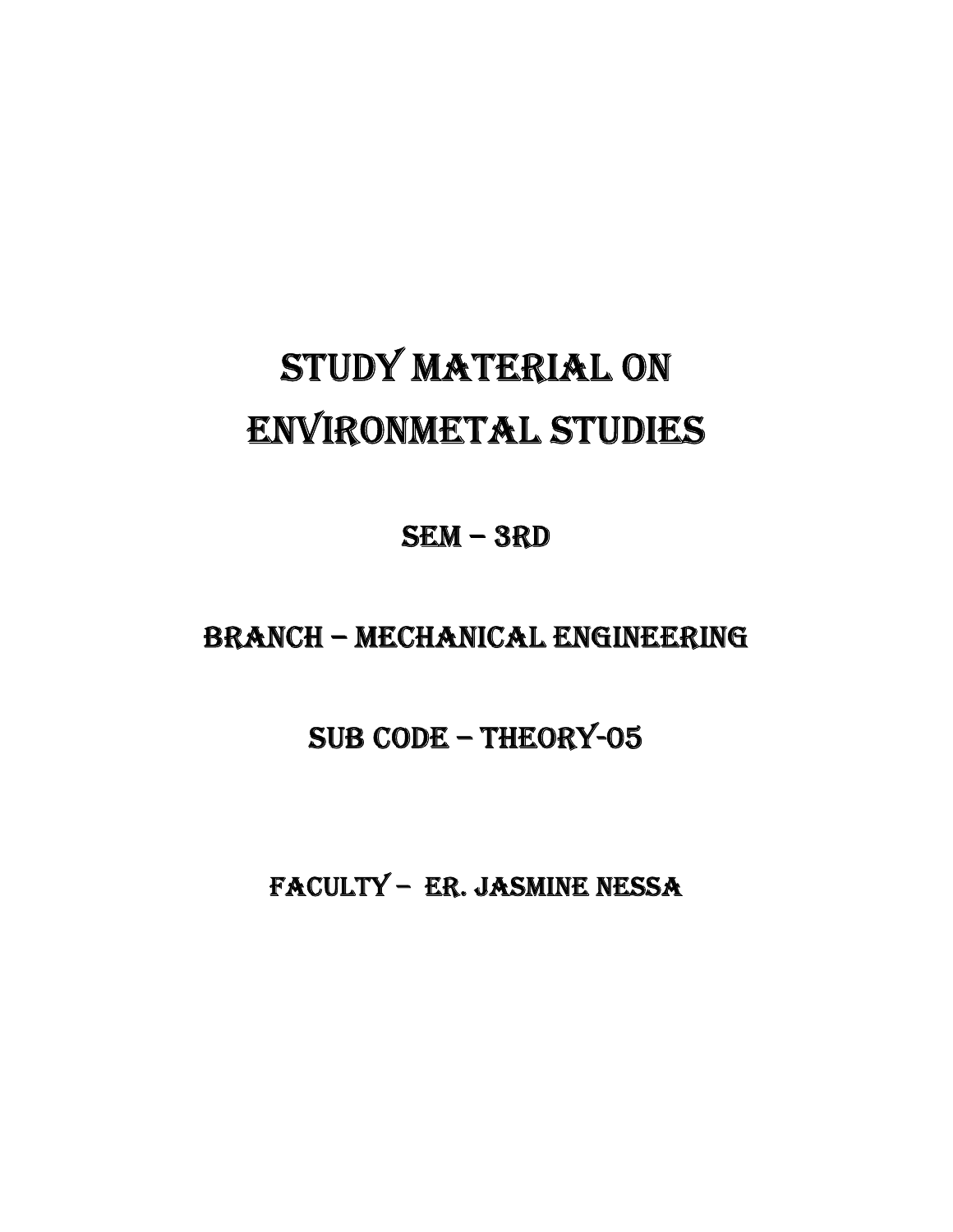# Chapter- 01

# Long Type

# • Explain environmental science is a multidisciplinary science. (S-16)

Ans:- Environment is the physical, chemical and biological condition of the region in which an organism lives. Therefore environment is the sum of all condition and influences the development and life of all organism on the planet earth. The physical condition that environment study deals with are the atmosphere, the land, the rivers and the oceans.

**Environment Science :-** It deals with the scientific study of environmental system (air, soil, water and land), the inherent change on organism and the environment damage as a result of human interaction with the environment.

Environmental Engg. :- It deals with the study of technical process involved in the protection of environment from the effect of human activity and improving the environmental quality for the health of humans.

Environment Management :- It promotes due regard for physical, social and economic environment of the enterprise or projects. It encourages planned investment at the start of the production chain rather than forced investment in cleaning of at the end.

# • Discuss the scope and importance of environment. (S-16)

Ans :- The scope of environmental studies include:

- 1. Developing an awareness and sensitivity to the total environment and its related problems
- 2. Motivating people for active participation in environmental protection and improvement.

3. Developing skills for active identification and development of solutions to environmental problems.

4. Imbibe and inculcate the necessity for conservation of natural resources

5. Evaluation of environmental programmes in terms of social, economic, ecological and aesthetic factors.

# Importance of Environment :-

The environment studies make us aware about the importance of protection and conservation of our mother earth and about the destruction due to the release of pollution into the environment. The increase in human and animal population, industries and other issues make the survival cumbersome. A great number of environment issues have grown in size and make the system more complex day by day, threatening the survival of mankind on earth.

# • Define environment . write importance of environmental study and need for public awareness. [2012(s)] [7 marks]

Ans: The word environment is derived from the French word 'environ' meaning surroundings. Hence, everything surrounding us is called "ENVIRONMENT".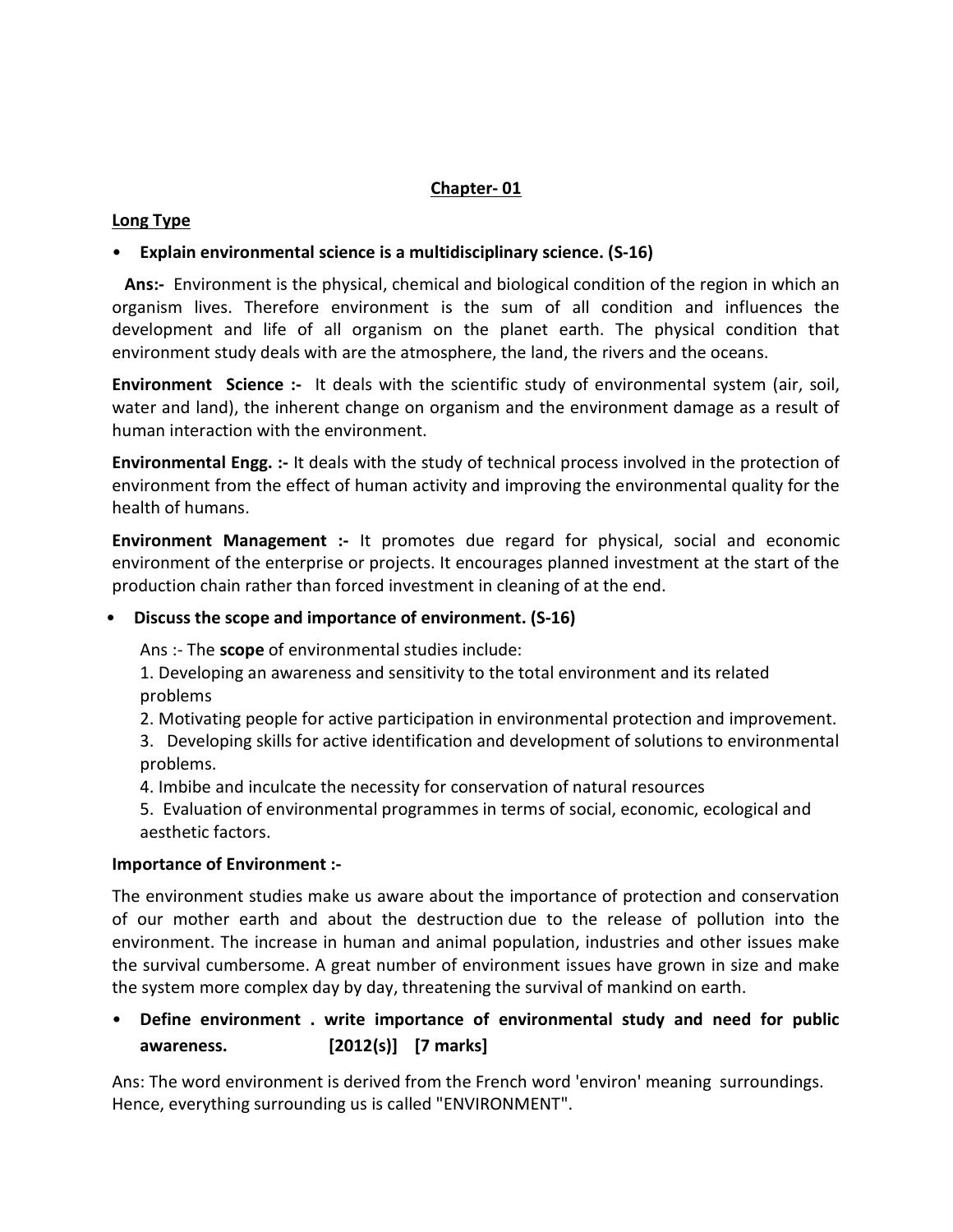# Importance of environmental study:

It is required to enlighten us about the importance of protection and conservation of the environment.

- Environmental issues of international
	- Global warming.
	- Ozone depletion.
	- Biodiversity .
	- Marine pollution.
- Problem arised due to development.
	- Development leads to urbanisation, industrial growth, transportation, housing, agriculture.
- Explosively increase in pollution.
- Need of alternative solution.
	- Over goal is to achieve healthy environment with sustainable development.
	- Creation of developed society, reducing wastage.
- Need to save humanity from extinction.
- Need for wise planning of development.

# Need of public awareness:

It is essential to make public aware of consequence of environmental degradation which would result in extinction of life.

- Growing population.
- Poverty.
- Agricultural growth.( excessive agriculture leads to reduction of fertility of soil)
- Development and extinction of forest.(due to deforestation)
- Need of ground water.(excessive industries and factories have polluted surface water and ground water which hamper safe drinking)
- Degradation of land by erosion.(due to agriculture)
- Evil consequence of urbanisation.
- Air and water pollution.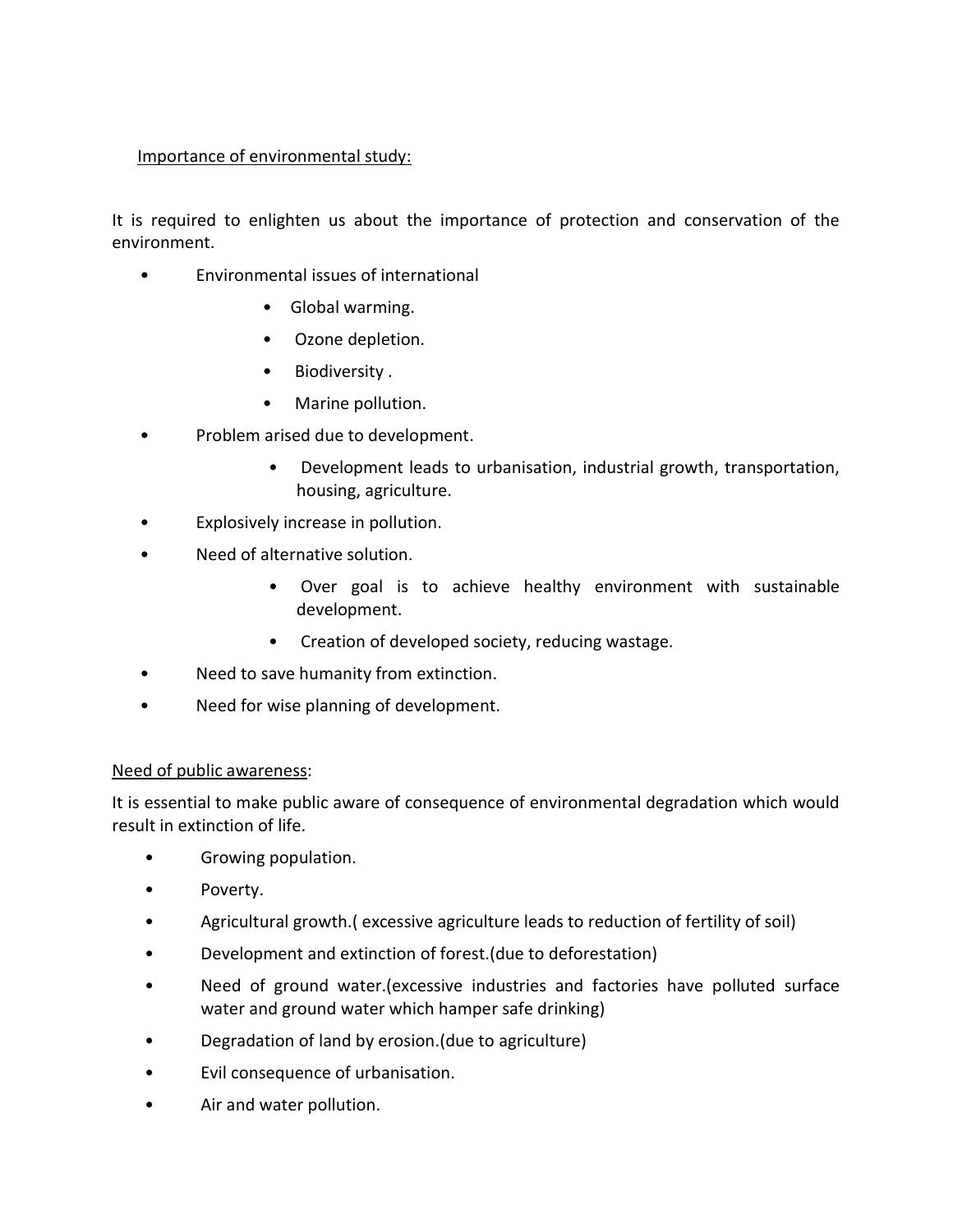# Chapter-02

# Short type

# • What are exhaustible and inexhaustible natural resources? Give example. (S-16)

# Ans:- Exhaustible

- These resources are available in limited quantities in nature.
- They took large time in order to generate.
- They are irreversible, not replaceable or once vanish cannot be used again and again.
- Examples:- coal, petrol, diesel, natural gas etc....

# Inexhaustible

- They are abundant in nature.
- They are generated almost every day.
	- They are reversible, replaceable and hence can be used again and again.
	- Example:- sunlight, wind, water etc.
- What are sources of energy. [2015(w)] [2 marks]

Ans: The sources of energy are solar, wind, water, geothermal, biomass, fossil fuel etc. (coal, oil , natural gas etc)

#### Medium type

# • Write the effects of modern agriculture on world food resources. (S-16)

Ans:- Effect of Modern Agriculture :-

- The transformation from traditional to modern mechanised agriculture practice took some year.
- The aim of such was to sustain a bigger population and to meet the over increasing needs of man.
- The use of tractor, diesel pump, harvesters & many other farm machines used for seeding and harvesting of crops because air pollution.
- The use of pesticides, fungicides sprays cause a lot of severe and harmful air pollution, water pollution and also polluted the underground water.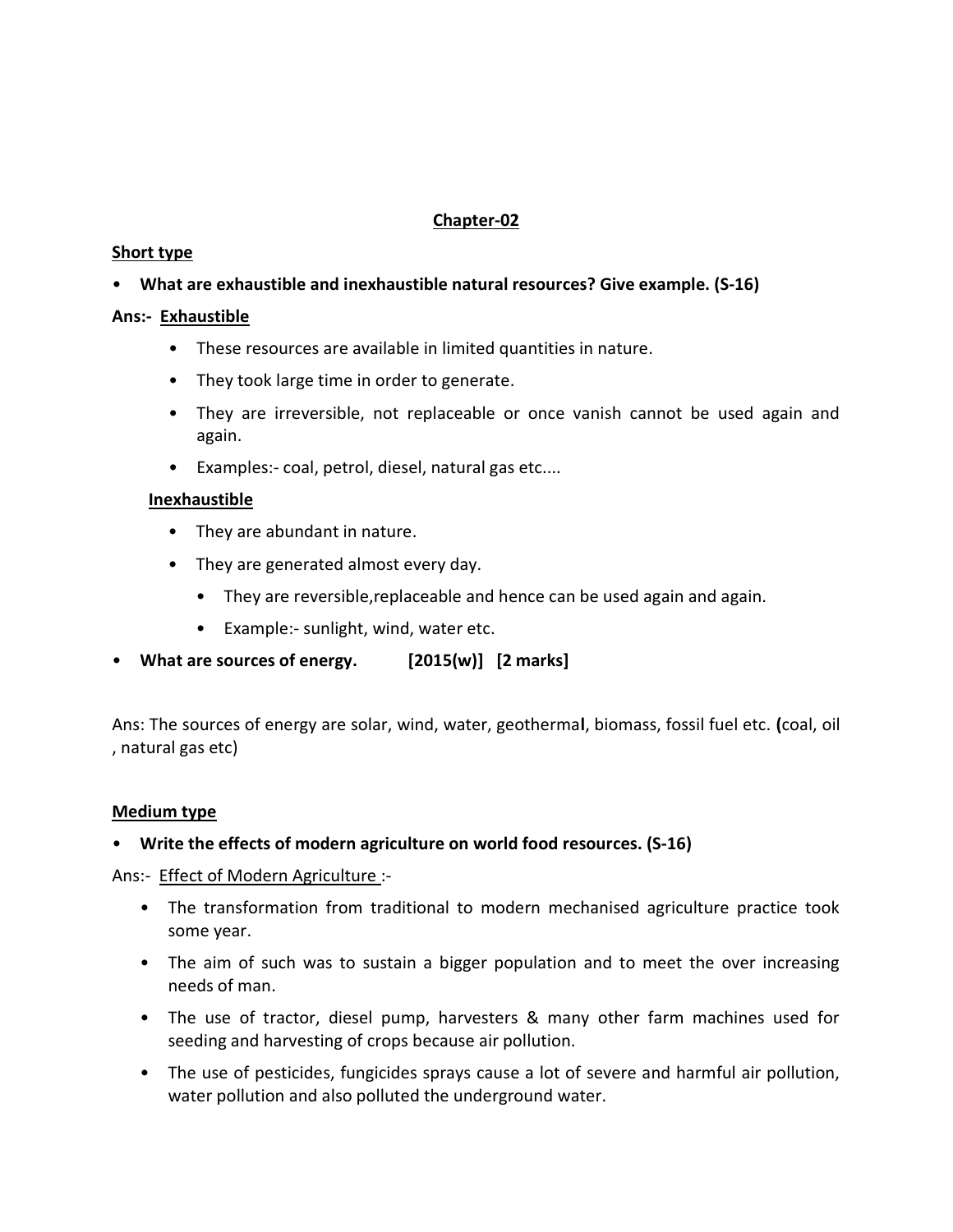- The modern agriculture encourages production of only those crops which need a lot of irrigation water. Less water requiring crops like bazra etc became outdated.
- Large scale development of agriculture has resulted in the conversion forest area into agricultural field. The less of forest have only reduced the carbon dioxide absorption capability and oxygen producing capability of our environment.

# Long type

# • What do you mean by deforestation? Write its causes and consequences. (S-16)

**Deforestation** :- "Destruction of forest by cutting trees is called Deforestation."

Cause for Deforestation :-

- Day by day the population of world is increasing.
- So that the trees are being cut to meet the purpose of making house, roads, institutes, industry, agriculture etc.
- For the making of timber are being cut and for making of paper the trees in the forest are being cut.
- For the development of Projects/Dams, forest has to be destroyed..
- Much of the deforestation has been caused for clearing the forest for developing urban or agricultural land.

# Consequences of Deforestation:-

1. Disrupted river flow :- Deforestation increases the soil erosion and decreases rainfall. Both these factors in turns affect the flow of rivers and the path taken by them.

2. Flooding :- Deforestation results in increased instances of flooding as there is lack of trees that bind the soil the soil and absorb water. The deposition of soil in riverbed decreases the depth of water.

3. Droughts :- Fewer trees means more carbon dioxide in atmosphere. This leads to global warming i,e increase in temp. On the earth that in turn disturbs the water cycle. Due to decreased rainfall droughts occur.

4. Wildlife extinction :- Since forest provides habitat to many plants and animals. Deforestation makes these animals homeless. This is the main cause of extinction of large no. of rare plants and animals.

5. Displacement of forest dwellers: - The tribes for whom forest is their only home are also displaced due to Deforestation.

• What are mineral resources ? Explain how mining affects environment? (S-16)

# Ans :- Minerals :-

- The earth crust contains several rocks, which are of great utility to humans in their day today use.
- These rocks are made up of inorganic substances called ''minerals ".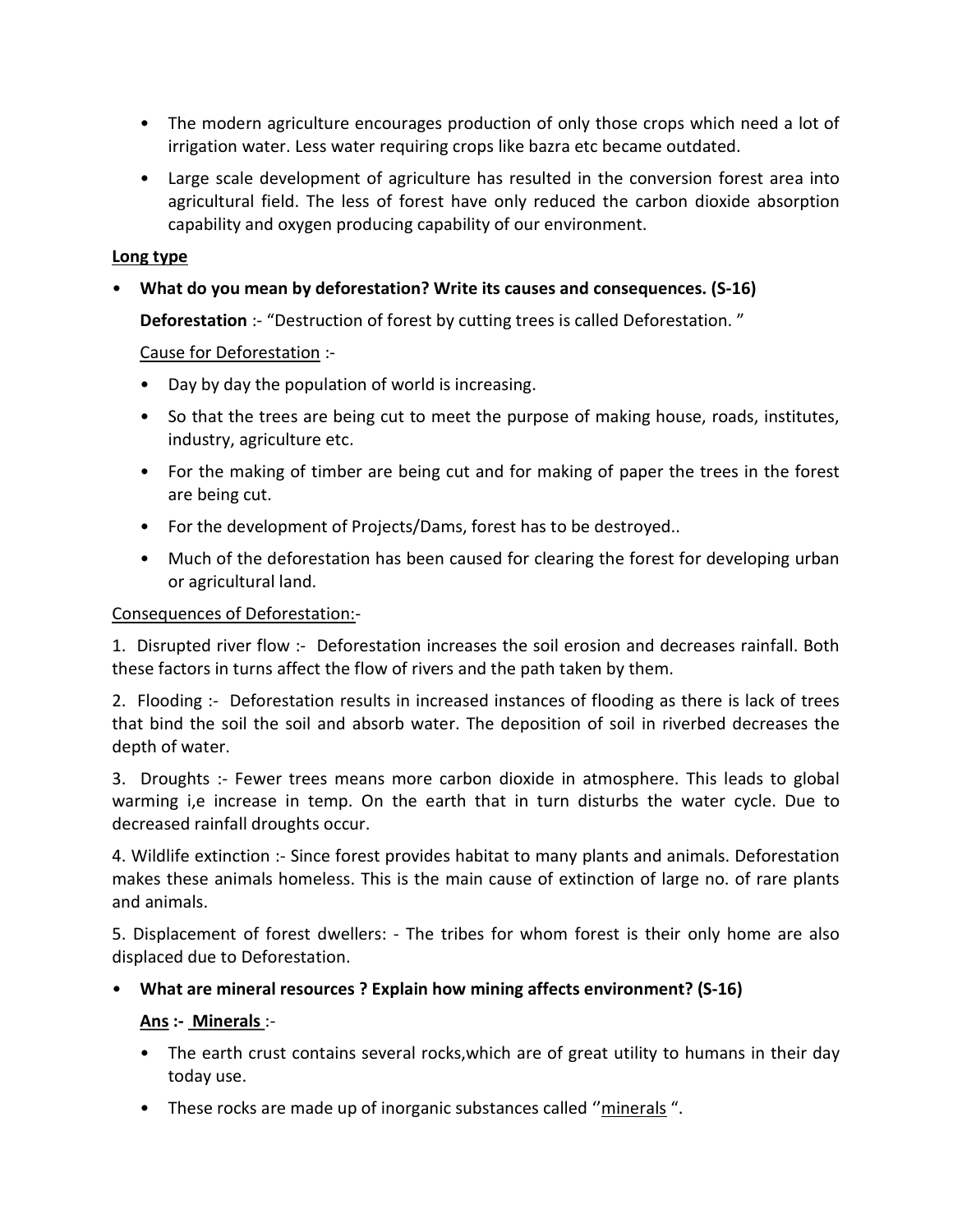• Examples: Metallic minerals – Iron, copper, gold, aluminium, zinc etc

Non-metallic minerals :- Rock salt, gypsum, asbestos, limestone, clay ,talc etc

# Environmental problems of mining :-

- Mining operations are considered one of the main sources of environmental degradation.
- The extraction of all these products from the lithosphere has a variety of side effects.
- Depletion of available land due to mining, waste from industries, conversion of land to industry and pollution of land, water and air by industrial wastes, are environmental side effects of the use of these non-renewable resources.
- Mining wastes often contain mush sulphur; their watery contains sulphuric acid which destroys aquatic life in streams.
- Similar problem are also associated with surface mining of nickel, phosphates etc.
- Dredging for gold damages many stream beds and river beds. Such dredging is destructive to aquatic life and water quality.

# • What is the role of an individual in conservation of natural resources. [ 7marks]

Ans: Already we know that natural resources are exhausting rapidly, we must conserve for future generation. so its duty of individual to conserve natural resources.

# MEASURES CONSERVATION OF NATURAL RESOURCES:

# i. Conservation of energy:

- switch off lights, fans and other appliances when not in use.
- Use solar heater for cooking your food on sunny days, which will cut down your LPG expenses.
- grow trees near the houses and get a cool breeze and shade .this will cut off your electricity charges on A/C and coolers.
- Use always pressure cooker.

# ii.Conservation of water:

- use minimum amount of water for all domestic purposes.
- check for water leaks in pipes and toilets and repair them promptly.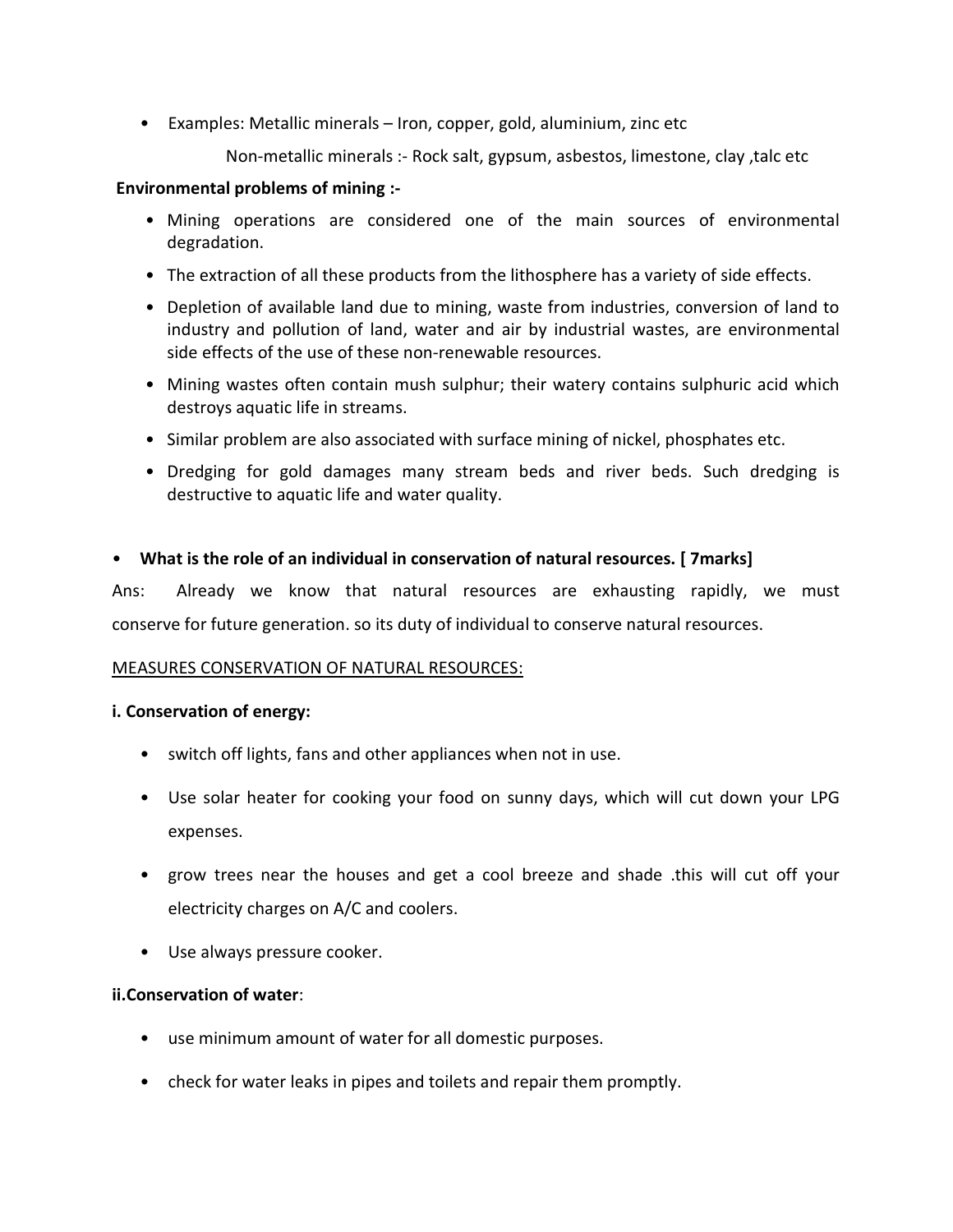- reuse the soapy water, after washing clothes, for washing off the courtyards, drive ways, etc..,
- built rainwater harvesting system in your house.

#### iii.conservation of soil:

• grow different types of plants, trees and grass in your garden and open areas, which bind

the soil and prevent erosion.

- don't use more fertilizer and pesticides.
- use nature manure to the crops..

#### iv.conservation of food resources:

- don't waste the food instead give it to someone before getting spoiled.
- cook only required amount of the food.
- store the food resources for the future use.

#### v.conservation of forest:

- use non-timber products.
- plant more trees and protect them.
- over grassing must be controlled.
- minimise the use of papers and fuel wood.
- avoid of executing developmental works like dam, road and industrial constructions in forest areas.

# Chapter-03

# Short type

• Define ecology. (S-16) Ans :-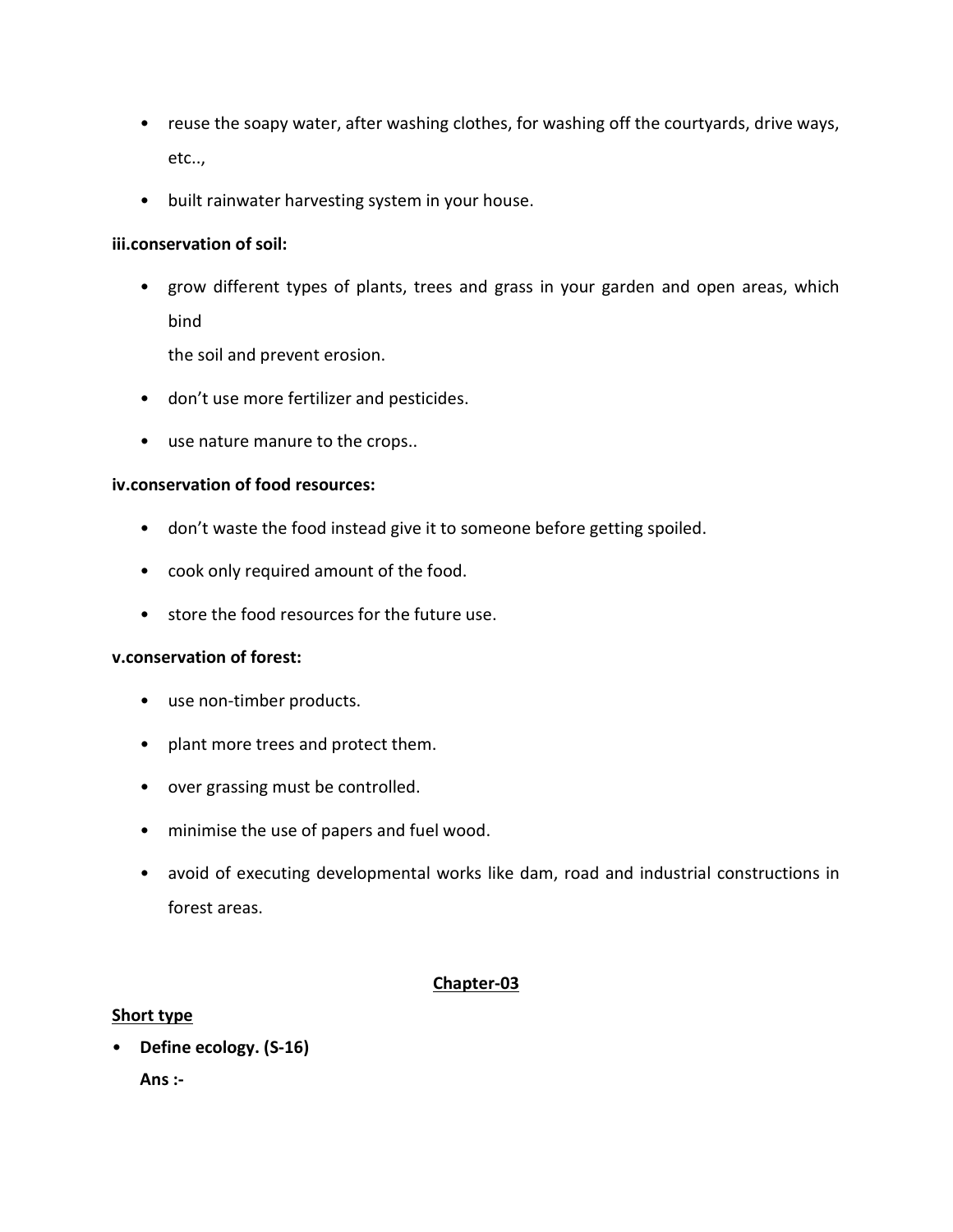- The term Ecology has been derived from teo Greek words : (Oikos=house and logos=study).
- Ecology is the study of the household of the planet.
- The household consists of non-living(abiotic) matters such as soil and water and living(biotic) organism such as micro-organism, plants and animals including man.
- What is aquatic ecosystem. [2015(w )] [2marks]

Ans: An aquatic ecosystem is an ecosystem in a body of water. Communities of organisms that are dependent on each other and on their environment live in aquatic ecosystems. The two main types of aquatic ecosystems are marine ecosystems and freshwater ecosystems.

# • What are autotrophs and heterotrophs? (S-16)

Ans :- Autotrophs :- The organisms which are capable of producing their own food are called autotrophs.

Examples:- All the green plants such as trees, crops, grass etc.

Heterotrophs :- (hetero=other;tropic=nourishing). They are not capable of producing their own food. They depends directly or indirectly on producers for their food.

Examples :- All animals

# Medium type

• Explain the energy flow in the ecosystem and show that it is unidirectional. (S-16)

Energy is the capacity to do work. Forall biological activity ,organisms require energ.The energy ultimately comes from the Sun.Solar energy is transformed to chemical energy by the process of photosynthesis in the green plants.The consumers who are heterotrophs directly or indirectly depends on the green plants for their food.Therefore the energy flows from sun to plant and then to other heterotrophic organisms such as herbivorous, carnivore order-1 and carnivore order-2.The flow of energy from autotrophs to heterotrophs is unidirectional.Therefore energy flow in ecosystems can be defined as "unidirectional flow of energy from the sun to plants and then to all heterotrophic organism in a non-cyclic manner."

Diagram:-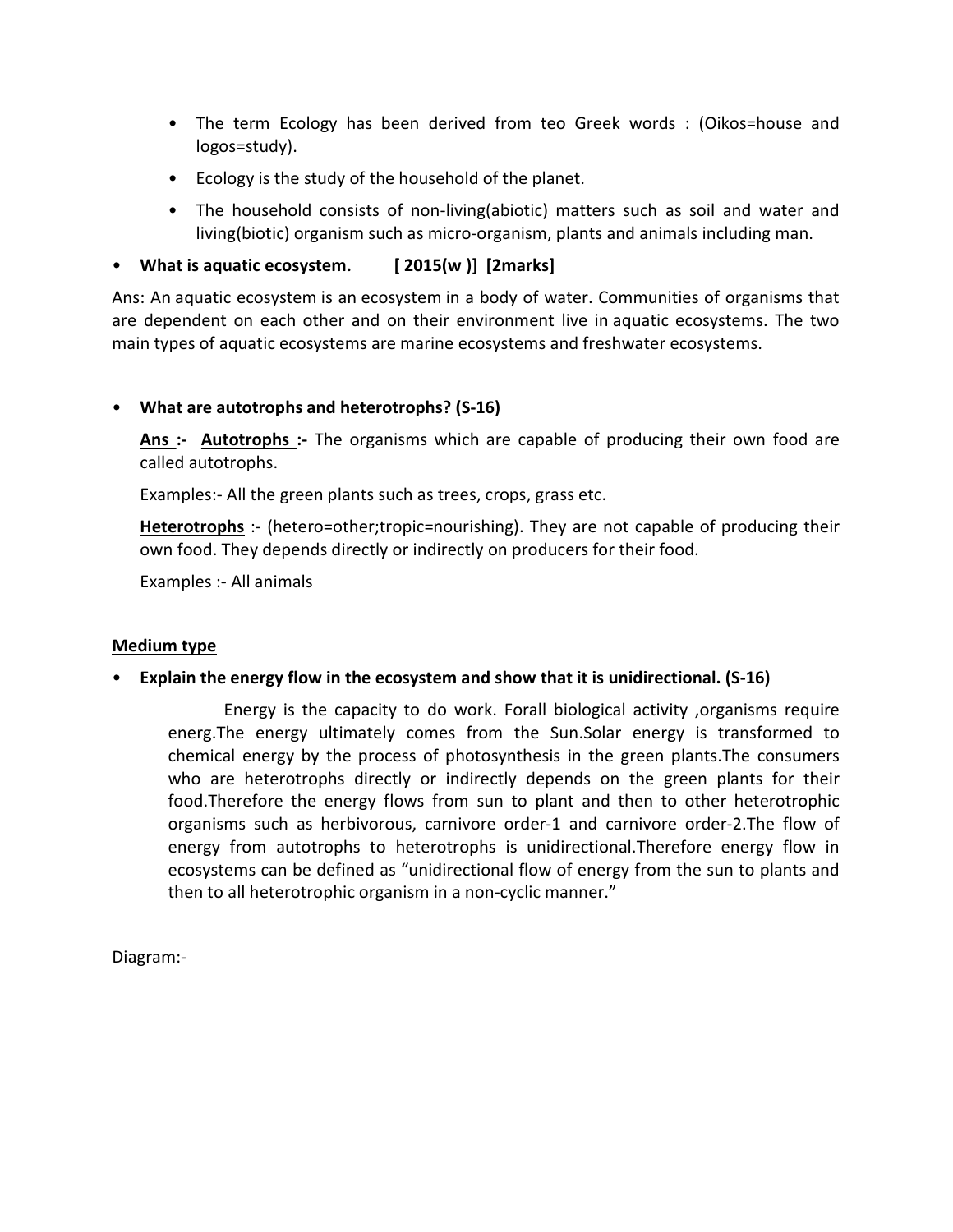# • Explain biotic and abiotic ecosystem. [2015(w )] [ 5marks]

#### Ans: Abiotic ecosystem:

- Abiotic ecosystem refers to non-living physical and chemical elements in the ecosystem. Abiotic resources are usually obtained from the lithosphere, atmosphere, and hydrosphere.
- Examples of abiotic factors are water, air, soil, sunlight, and minerals.

# Biotic ecosystem:

- Biotic ecosystem refers to living or once-living organisms in the ecosystem. These are obtained from the biosphere and are capable of reproduction.
- Examples of biotic factors are animals, birds, plants, fungi, and other similar organisms.

#### Long type

• What is ecosyatem. Classify it and what are the function of ecosystem. [2015(w)] [7 marks]

# Ans: Ecosystem:

An ecosystem is a natural system consisting of all plants, animals and microorganisms (biotic factors) in an area functioning together with all the non-living physical (abiotic) factors of the environment.

# ` Types of ecosystem: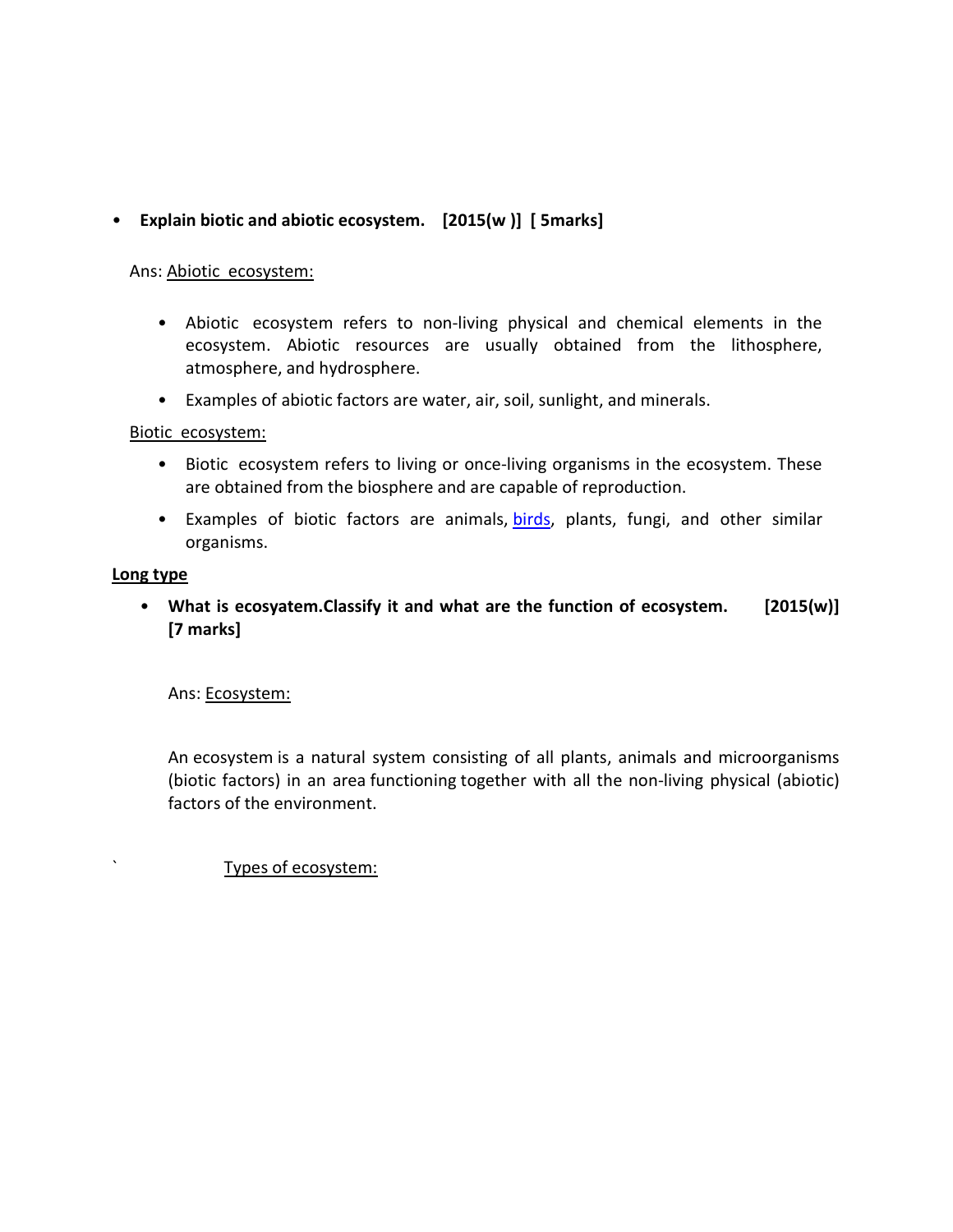

(a) Natural Ecosystems:

These ecosystems are capable of operating and maintaining themselves without any major interference by man.

A classification based on their habitat can further be made:

1. Terrestrial ecosystems: forest, grassland and desert.

2. Aquatic ecosystems: fresh water ecosystem, viz. pond, lake, river and marine ecosystems, viz. ocean, sea or estuary.

(b) Artificial Ecosystem:

These are maintained by man. These are manipulated by man for different purposes, e.g., croplands, artificial lakes and reservoirs, townships and cities.

#### Function and structure of ecosystem:

Each ecosystem has two main components:

(1) Abiotic

- (2) Biotic
- (1) Abiotic Components:

The non living factors or the physical environment prevailing in an ecosystem form the abiotic components. They have a strong influence on the structure, distribution, behaviour and inter-relationship of organisms. Abiotic components are mainly of two types:

(a) Climatic Factors: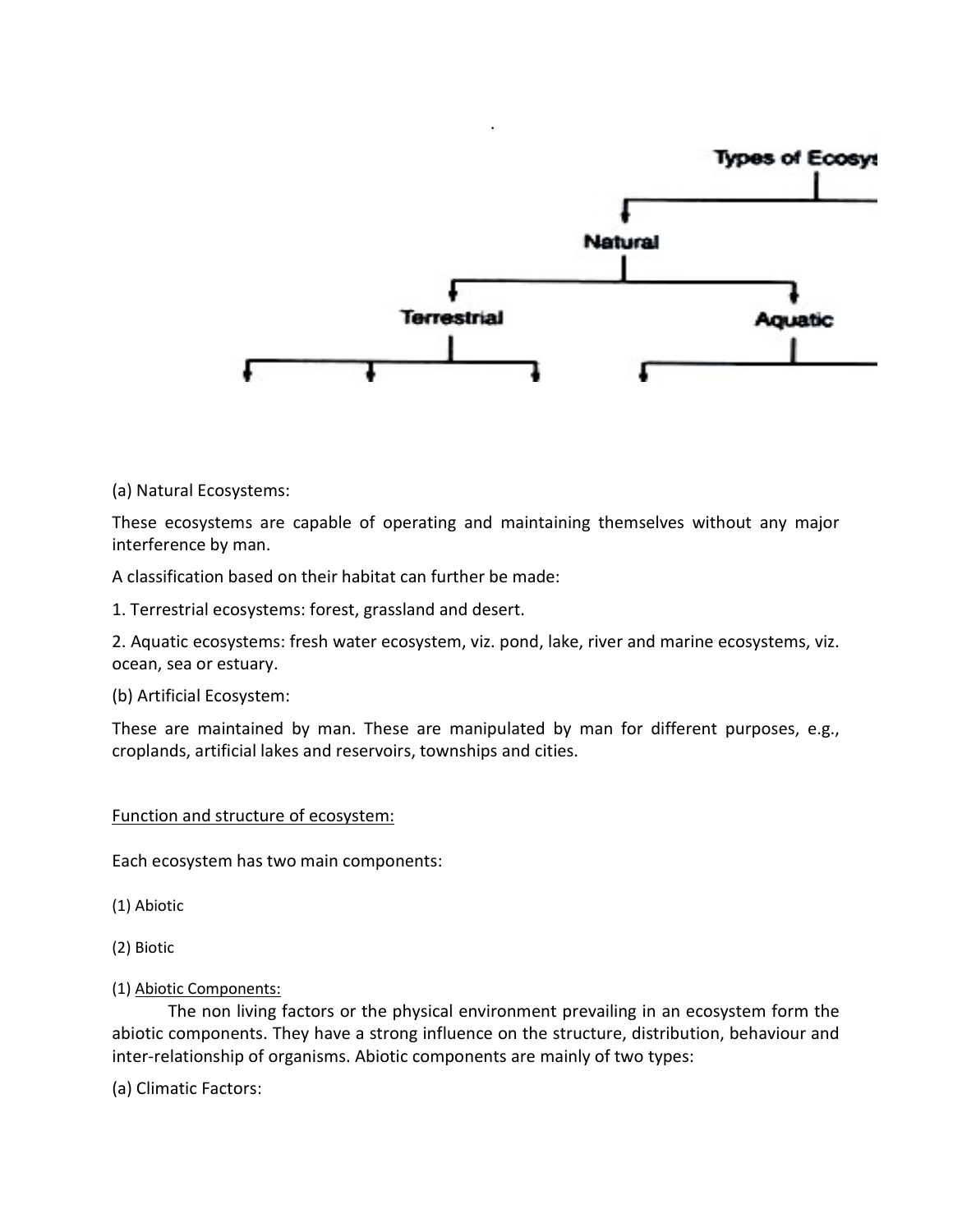Which include rain, temperature, light, wind, humidity etc.

(b) Edaphic Factors:

Which include soil, pH, topography minerals etc.?

# (2) Biotic Components:

The living organisms including plants, animals and micro-organisms (Bacteria and Fungi) that are present in an ecosystem form the biotic components.

On the basis of their role in the ecosystem the biotic components can be classified into three main groups:

- (A) Producers
- (B) Consumers
- (C) Decomposers or Reducers.

# 2. What is the function of food chain and food web in an ecosystem. [2012,2013,2015(W)] [ 7marks]

Ans: Food Chain :

.

- For an ecosystem to work there has to be a flow of energy within it. The organisms of the ecosystem need energy in the form of food.
- The ultimate source of this energy is the sun. Producers like green plants trap solar energy and convert it into the chemical energy of food. When a primary consumer eats the producer, a part of this energy is passed on to it.
- The primary consumer is then eaten by a secondary consumer. And the secondary consumer may be eaten by a tertiary consumer, and so on. In this way energy gets transferred from one consumer to the next higher level of consumer. A series of organisms through which food energy flows in an ecosystem is called a food chain.
- A food chain in an ecosystem is a series of organisms in which each organism feeds on the one below it in the series.
- In a forest ecosystem, grass is eaten by a deer, which in turn is eaten by a tiger. The grass, deer and tiger form a food chain . In this food chain, energy flows from the grass (producer) to the deer (primary consumer) to the tiger (secondary consumer).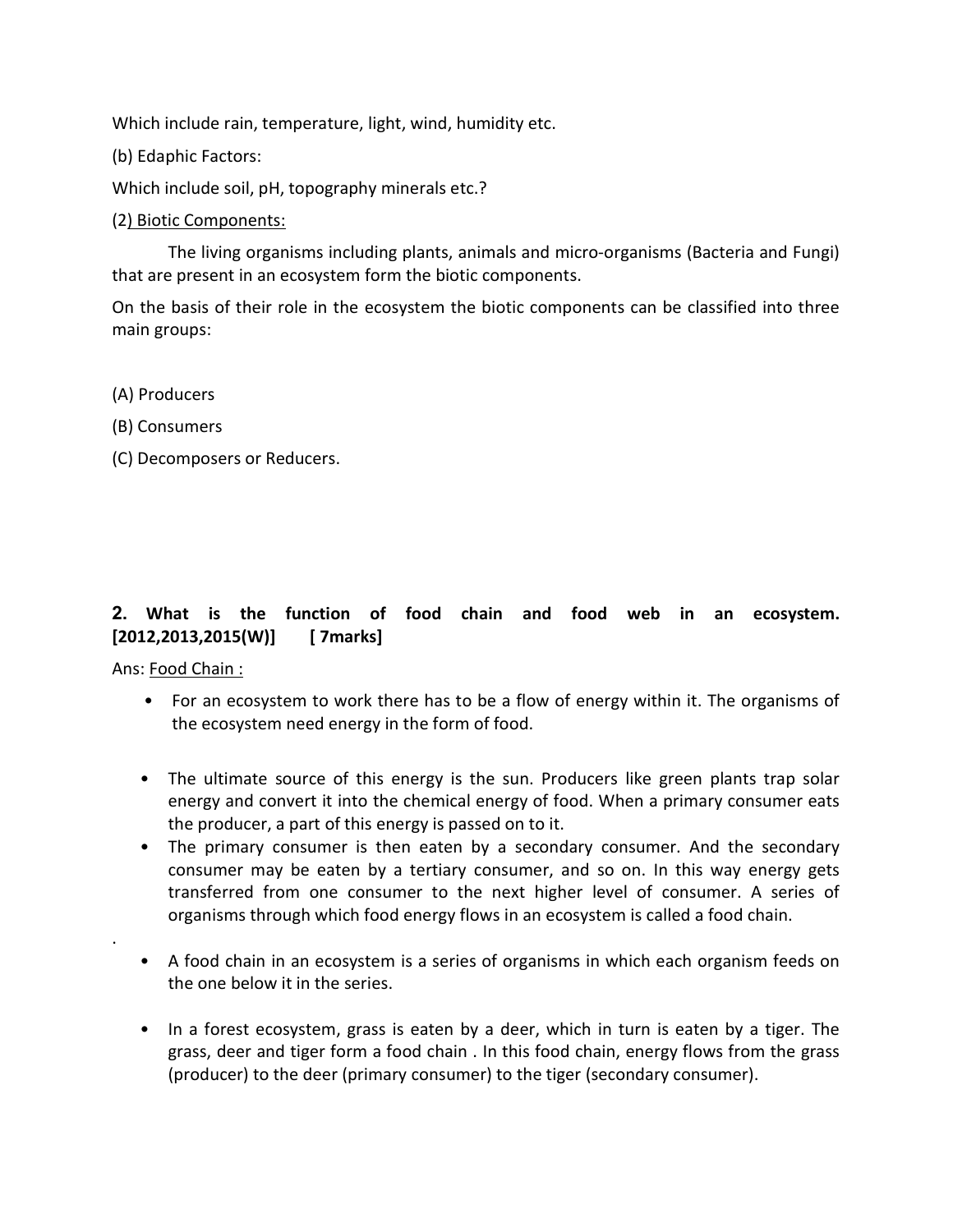







Some common food chains are mentioned below:

Plants  $\rightarrow$  Deer  $\rightarrow$  Lion Plants → Worm→ Bird → Cat Plants→ Grasshopper→ Frog→ Snake→ Hawk Algae  $\rightarrow$  Small $\rightarrow$  animal  $\rightarrow$  Small fish  $\rightarrow$  Big fish  $\rightarrow$  Bird Food web:

- The sun is the ultimate source of energy for life on Earth. Without it, nothing would be able to survive. As a result, living things have evolved special ways to harness the energy of the sun and use it for their own well-being. They have also developed special relationships and interactions that allow energy to be transferred. Once the energy has been captured, it gets passed around through the various organisms in a particular area. This transfer of energy is called a food web.
- In their simplest form, food webs are made of food chains. Food chains show a direct transfer of energy between organisms.

• The inter-locking pattern of food chains in an ecosystem is also called as food web. Example:



3. Explain different component of ecosystem. [2015(w)] [ 7marks]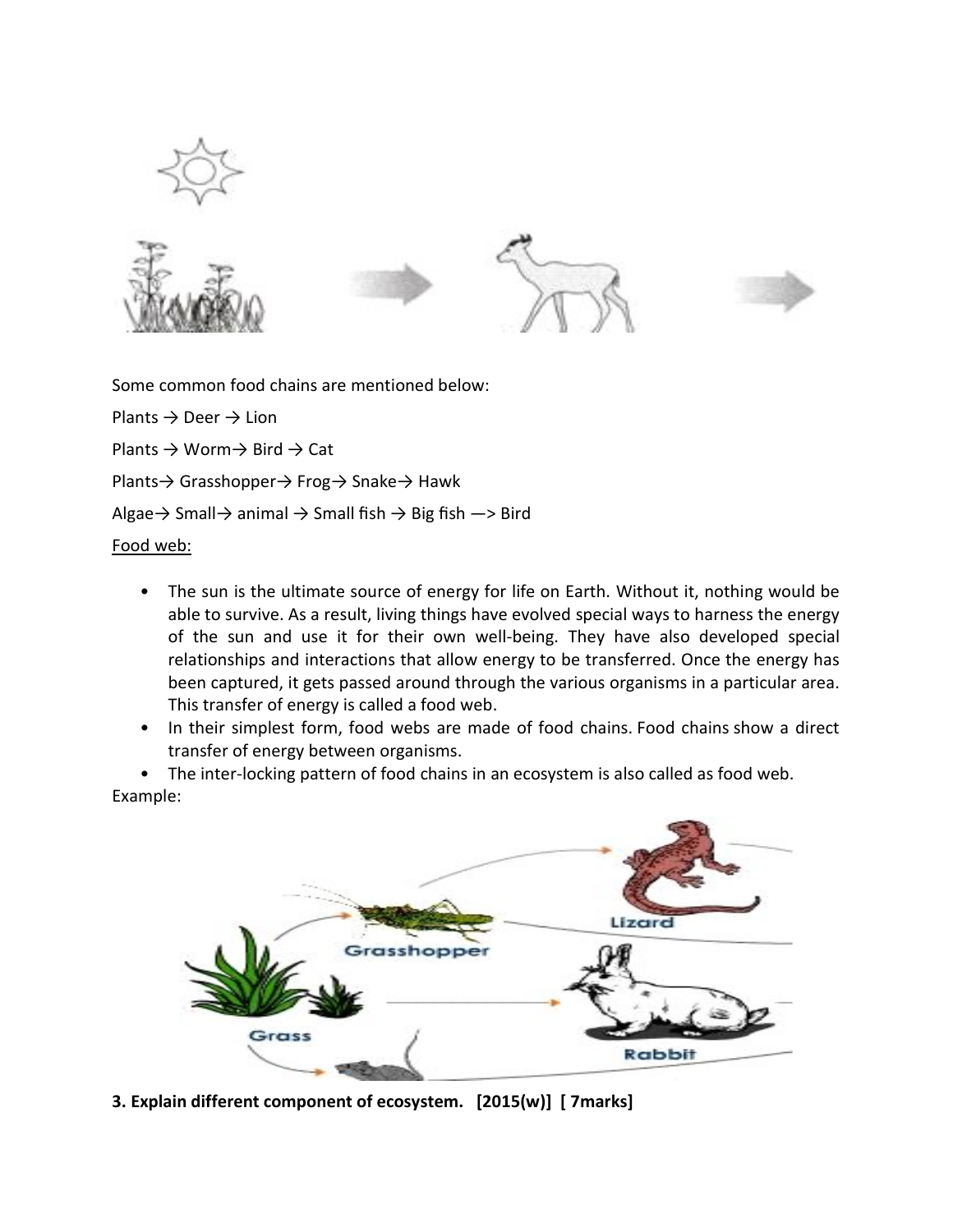Ans: Components of ecosystem includes the following:

1. Inorganic substances: These are simpler materials which are build up to form complex compounds that makes up the body of living organisms e.g C, N, CO2, H2O etc.

2. Organic substances: These are compounds of carbon that forms a link between living and non-living parts of an ecosystem.They are formed from inorganic compounds and passed into the body of living organisms through feeding.

3. Climatic factors: These includes physical factors such as temperature, light, relative humidity, rainfall etc., they determined abundance of organisms in their habitats and also determined which organism to survive, in which habitat and in what condition.

4. Producers: These are autotrophic organisms that manufacture foods from simple inorganic substances using CO2 and H2O in the presence of sunlight. all other organisms depend either directly or indirectly on producers.

5. Consumers: These are heterotrophic organisms mainly animals that ingest organic matter from other organisms.

6. Decomposers: They are also known as recyclers and mainly bacteria and fungi. they break down dead protoplasm of an organisms to release their products back to inorganic materials usable by producers.

# 4. What is Ecological succession. [ 2015(w )] [5 marks]



Ans: Ecological succession is the

observed process of change in the species structure of an ecological community over time. The time scale can be decades (for example, after a wildfire), or even millions of years after a mass extinction.

# Different Types of Ecological Succession:

Ecological succession happens for a few different reasons:

Primary succession is initiated when a new area that has never previously supported an ecological community is colonized by plants and animals. This could be on newly exposed rock surfaces from landslides or lava flows.

Secondary succession occurs when an area that has previously had an ecological community is so disturbed or changed that the original community was destroyed, and a new community moves in. This is more common than primary succession and is often the result of natural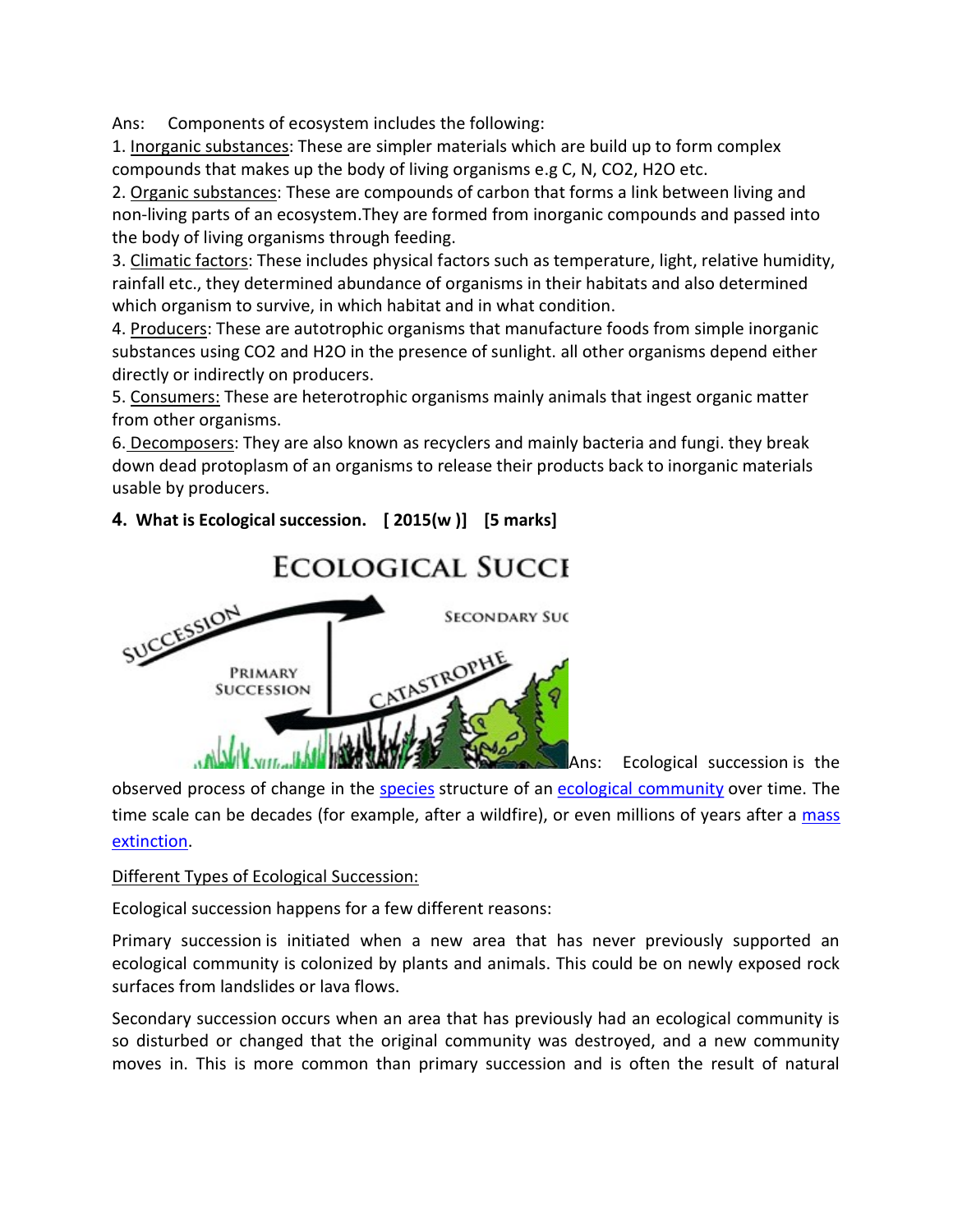disasters such as fires, floods, and winds, as well as human interference such as logging and clear-cutting.

Seasonal succession is another type of succession, but instead of being the result of a disastrous event,it is caused by cyclical changes in the environment or interactions between the species in a community.

# Chapter-06

# Short type

• What are Greenhouse gases.(S-16)

Ans:- The green house gases are Carbon dioxide, Methane, Nitrous oxide and Chlorofluorocarbon.

#### Medium type

# • Write short notes on watershed management. (S-16)

Ans.

- A watershed is a natural topographic unit, a part of the earth surface moulded by weathering, particularly by the action of running water.
- A watershed includes all the land and water area which contributes run off to a certain point.
- Watershed is marked by an elevated line that forms a division between two area drained by separate streams.
- Since watershed are natural units, they are ideal for planning and management of natural resources.
- Most of the watershed need ecological restoration which is a process of protecting and nursing back to health the life support system.
- It protects watershed area damaged by misuse of over-use and the development process is to be carried out by the people of that watershed.

# Long type

- What are the major points of Air Prevention and Control of Pollution Act,1981. [2016, 3(c)]
	- The Air (Prevention and control of Pollution) Act was passed in 1981 to regulate and control the hazardous emission from the automobiles and industrial units.
	- The Central Board of prevention and Control of Water Pollution is authorized to implement and enforce the act.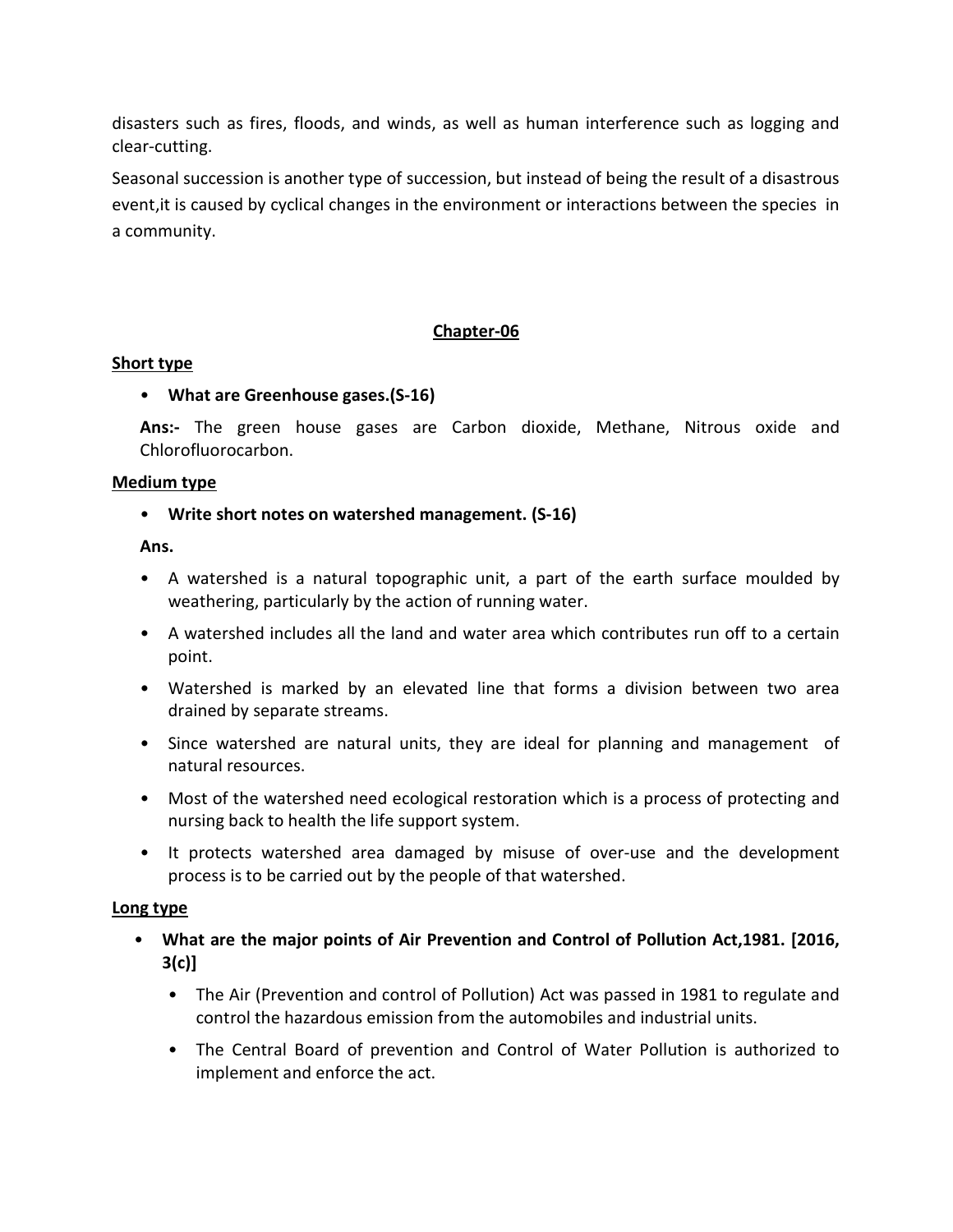- The Central Board is also empowered to co-ordinate the activity of the state Boards present in every state of India.
- The state Govt. can declare any area within the state as " air pollution control area" and prohibit setting of industry causing air pollution.
- The Central Pollution Board has laid down standards for the quality of emission air.
- Any "equipments" or any combustible material which generate fume & gas must be approved by state board.
- The "fuel" which are used must be approved by board.
- "Automobiles" or any other method of generating power must be approved by board.
- "Chimney" opening structure done properly through which any air pollutant may be emitted.

# 2. Write short notes on :  $[2015(w)]$

# (i) Acid rain (ii) Greenhouse effect (iii) Ozone layer depletion.

# Ans: Acid rain

- Acid rain is a rain or any other form of precipitation that is unusually acidic, meaning that it possesses elevated levels of hydrogen ions (low pH).
- It can have harmful effects on plants, aquatic animals and infrastructure.
- Acid rain is caused by emissions of sulfur dioxide and nitrogen oxide, which react with the water molecules in the atmosphere to produce acids.

# Greenhouse effect

- The greenhouse effect is a natural process that warms the Earth's surface. When the Sun's energy reaches the Earth's atmosphere, some of it is reflected back to space and the rest is absorbed and re-radiated by greenhouse gases.
- Greenhouse gases include water vapour, carbon dioxide, methane, nitrous oxide, ozone and some artificial chemicals such as chlorofluorocarbons (CFCs).
- The absorbed energy warms the atmosphere and the surface of the Earth. This process maintains the Earth's temperature at around 33 degrees Celsius warmer than it would otherwise be, allowing life on Earth to exist.

# Ozone layer depletion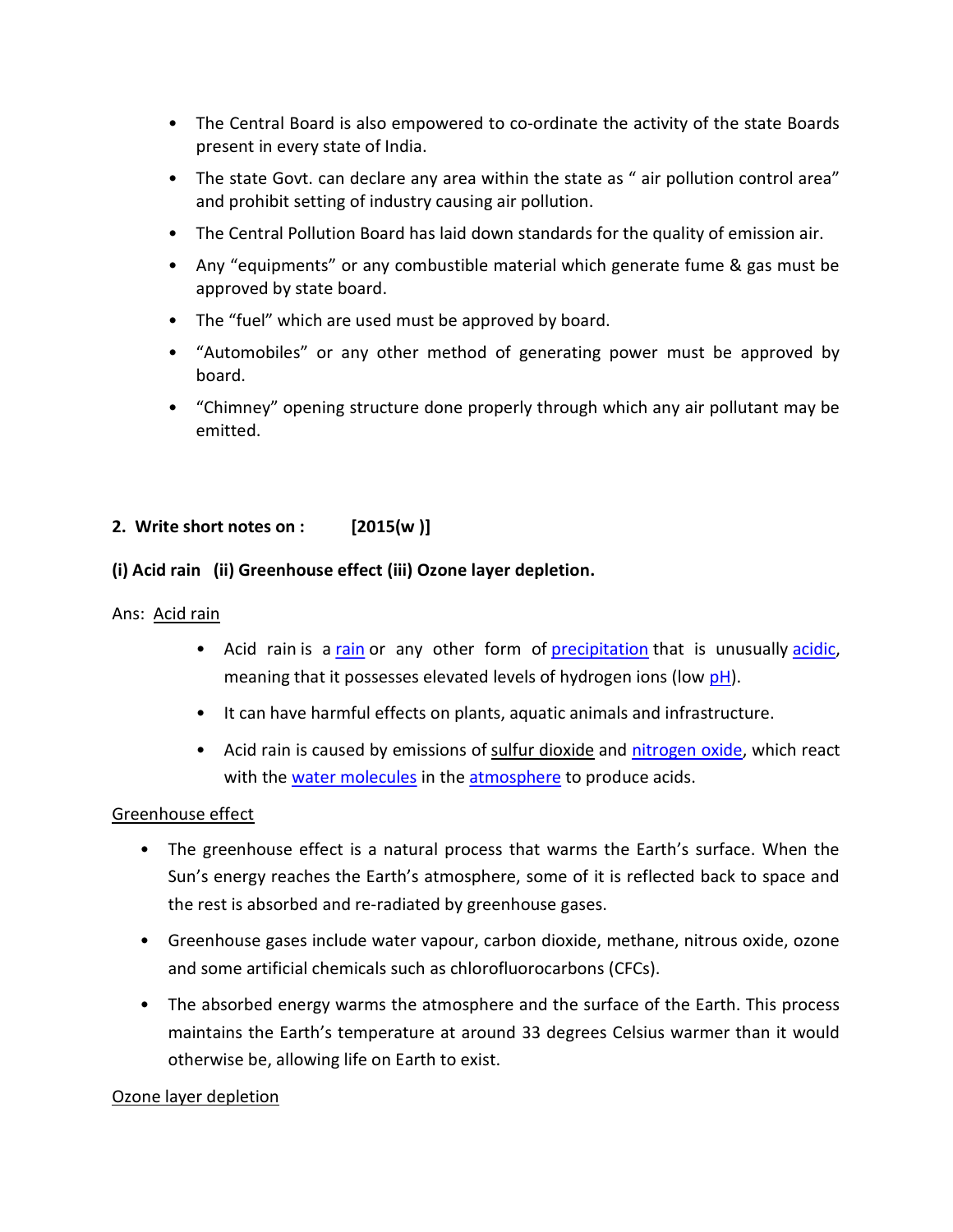- The emission of ODS ("ozone-depleting substances") account for roughly 90% of total depletion of ozone layer in stratosphere. These gases are carried to the stratosphere layer of atmosphere where ultraviolet radiations from the sun break them to release chlorine (from CFCs) and bromine (from methyl bromide and halons).
- The Impacts of Ozone Depletion: Stratospheric ozone filters out most of the sun's potentially harmful shortwave ultraviolet (UV) radiation. If this ozone becomes depleted, then more UV rays will reach the earth.

# 3.What is global warming and its effects. [2015(w)]

 Ans: It is defined as the increase in temperature of the earth which causes more changes in climate.

- Mainly it creates by the green house gases.
- The green house gases absorb and hold heat from the sun, preventing it from escaping back into the space ,much like a green house absorbs and hold heat from the sun.

# Effects of global warming:

- More heat wave.
- Expansion of desert area.
- Natural fires in forest land.
- Changes in pattern of rain fall.
- Rise in sea level.
- More cloud formation in the atmosphere.
- More evaporation of water.
- Disruption in firming.
- More drought.

# Chapter-04

# Short type

# • What are endangered species? Give examples. (S-16)

Ans :- **Endangered Species :-** A species is said to be endangered when it is facing extremely high risk of extinction in in the wild in near future ans whose survival is unlikely if factors like hunting, habitat loss continues to operate.List of endangered species also include those animals which may possibly be extinct but have seen in the wild in the last 50 years.

# Medium type

• Give a comparison between ex-situ and in-situ conservation. (S-16)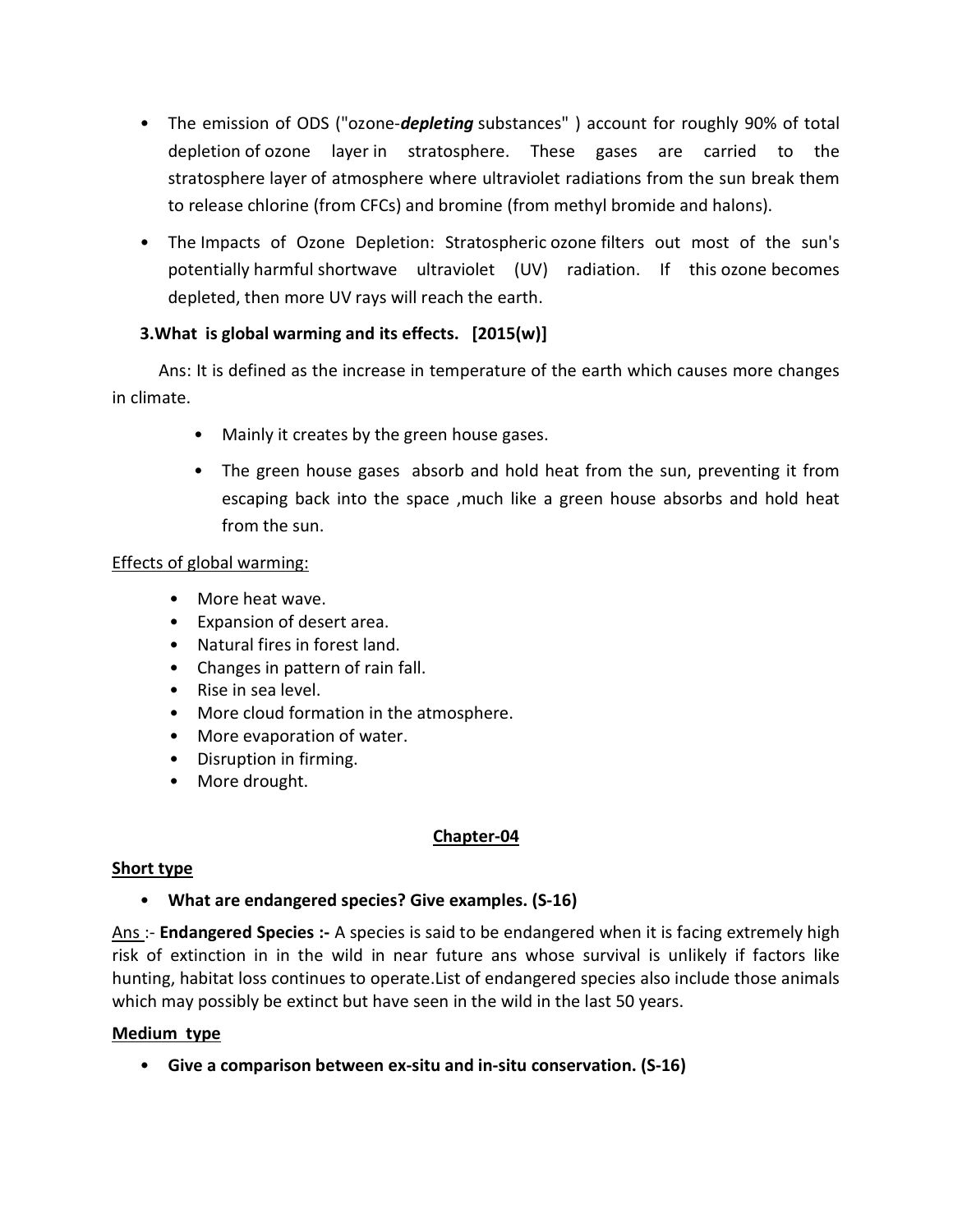Conservation of biodiversity and genetic resources is an important phenomenon. Mainly the conservation of biodiversity and genetic resources has two strategies. If the conservation has been done in the natural populations of plant or animal species, then it is said "Insitu conservation" and if it is done outside of its natural habitat, then it is called " $Ex$ situ conservation". However, both methods are essential for the protection of animal and plant species.

- In-situ conservation is done in the natural habitats of the biodiversity components while ex-situ conservation is done outside of their natural habitats.
- In-situ conservation is more dynamic, whereas ex-situ conservation is more static.
- In-situ conservation involves designation, management, and monitoring of target taxa in their natural habitats, whereas ex-situ conservation involves sampling, transfer, and storage of target taxa from their natural habitats.
- In In-situ conservation, populations remain within the ecosystem involving the process of evolution whereas, in ex-situ conservation, they are not involving the natural evolution process.
- In-situ conservation is time consuming but more sustainable while ex-situ conservation methods are aimed to use in conserving genetic components, in immediate occasions.

# Long type

• What are major causes and issues related to threats to bio-diversity? (S-16)

Biodiversity is under serious threats as a result of human activity.The major threats of biodiversity are :-

# Habitat loss :-

- Habitat loss is one of the biggest threats to biodiversity. Clear cutting forest to creat fields, filling wet lands to build houses and creating dam that change river flow are examples of habitat destruction.
- The rapidly growing human population is putting more and more pressure on existing habitats.

# Poaching of Wild Life :-

- Another major problem is the poaching and killing of animal and birds.Many species of animal and birds are hunted for their fleshes,skins,fuss,feather,bones,horns....etc
- This unjustified killing is going on even today.

# Man wildlife conflicts :-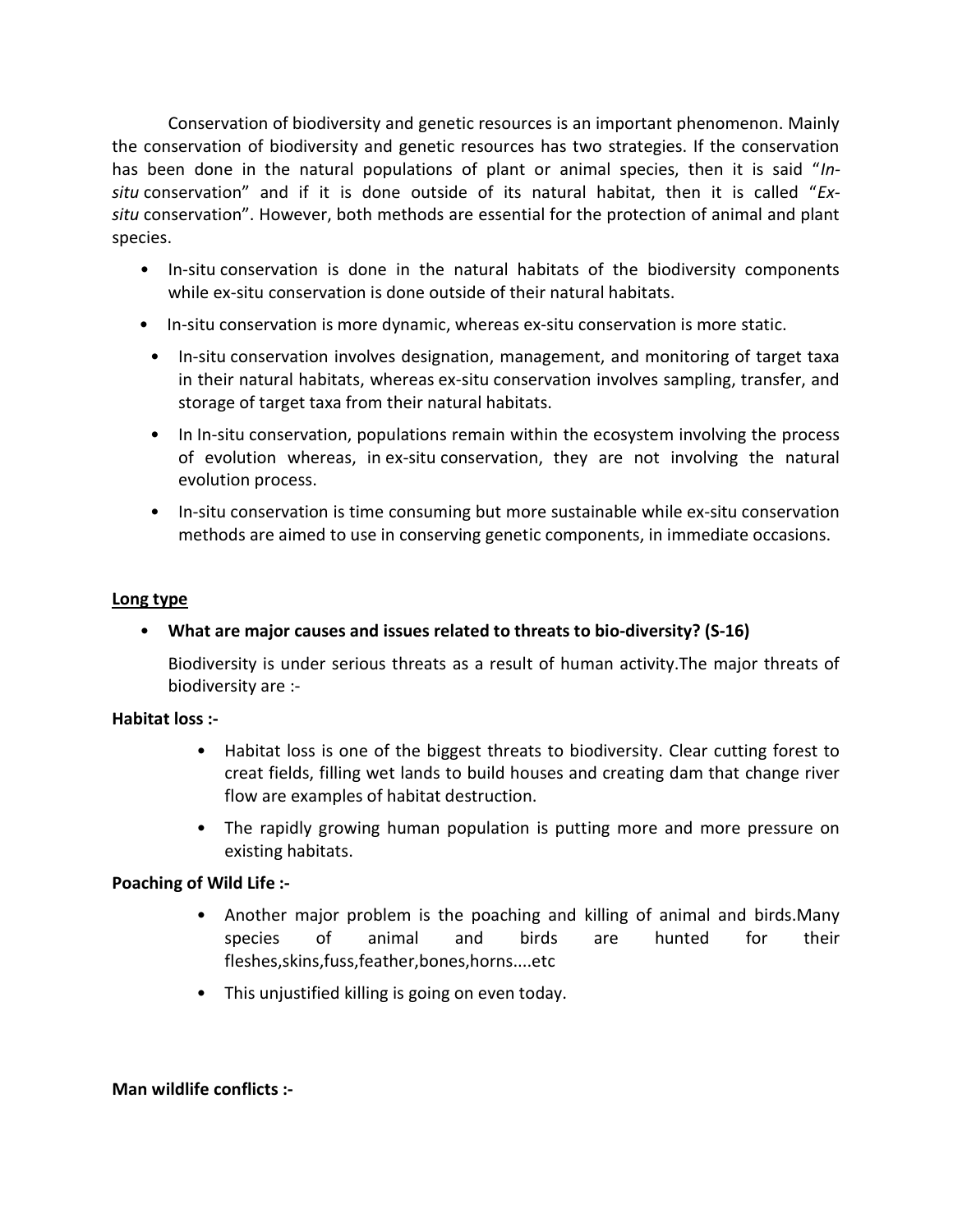- There are about 1,50,000 species of living organism in the world and India possessed about 75,000 species of animal.
- The illegal poaching and unauthorized hunting has harmed the living organism.
- There is a conflict between biodiversity conservator and general public because the public is not taking interest in wildlife management.

# • What is disaster management. How disaster management helps in case of floods.[2015(w)]

ANS: Disaster Management can be defined as the organization and management of resources and responsibilities for dealing with all humanitarian aspects of emergencies, in particular preparedness, response and recovery in order to lessen the impact of disasters.

# Preparing for a Flood:

- Contact the local geologist or town planning department or meteorology department to find out if your home is located in a flash flood prone area or landslide prone area.
- Learn about your community's emergency plans, warning signals, evacuation routes, and locations of emergency shelters.
- Plan and practice a flood evacuation route with your family. Ask an out of state

relative or friend to be the "family contact" in case your family is separated during a flood. Make sure everyone in your family knows the name, address, and phone number of this contact person.

- Post emergency phone numbers at every phone.
- Inform local authorities about any special needs, i.e., elderly or bedridden people, or anyone with a disability.
- Identify potential home hazards and know how to secure or protect them before the flood strikes. Be prepared to turn off electrical power when there is standing

water, fallen power lines etc. Turn off gas and water supplies before you evacuate. Secure structurally unstable building materials.

- Buy a fire extinguisher and make sure your family knows where it is and how to use it.
- Buy and install sump pumps with backup power.
- Have a licensed electrician to raise electric components (switches, sockets, circuit breakers and wiring) at least 12" above your home's projected flood elevation.
- For drains, toilets, and other sewer connections, install backflow valves or plugs to prevent flood waters from entering.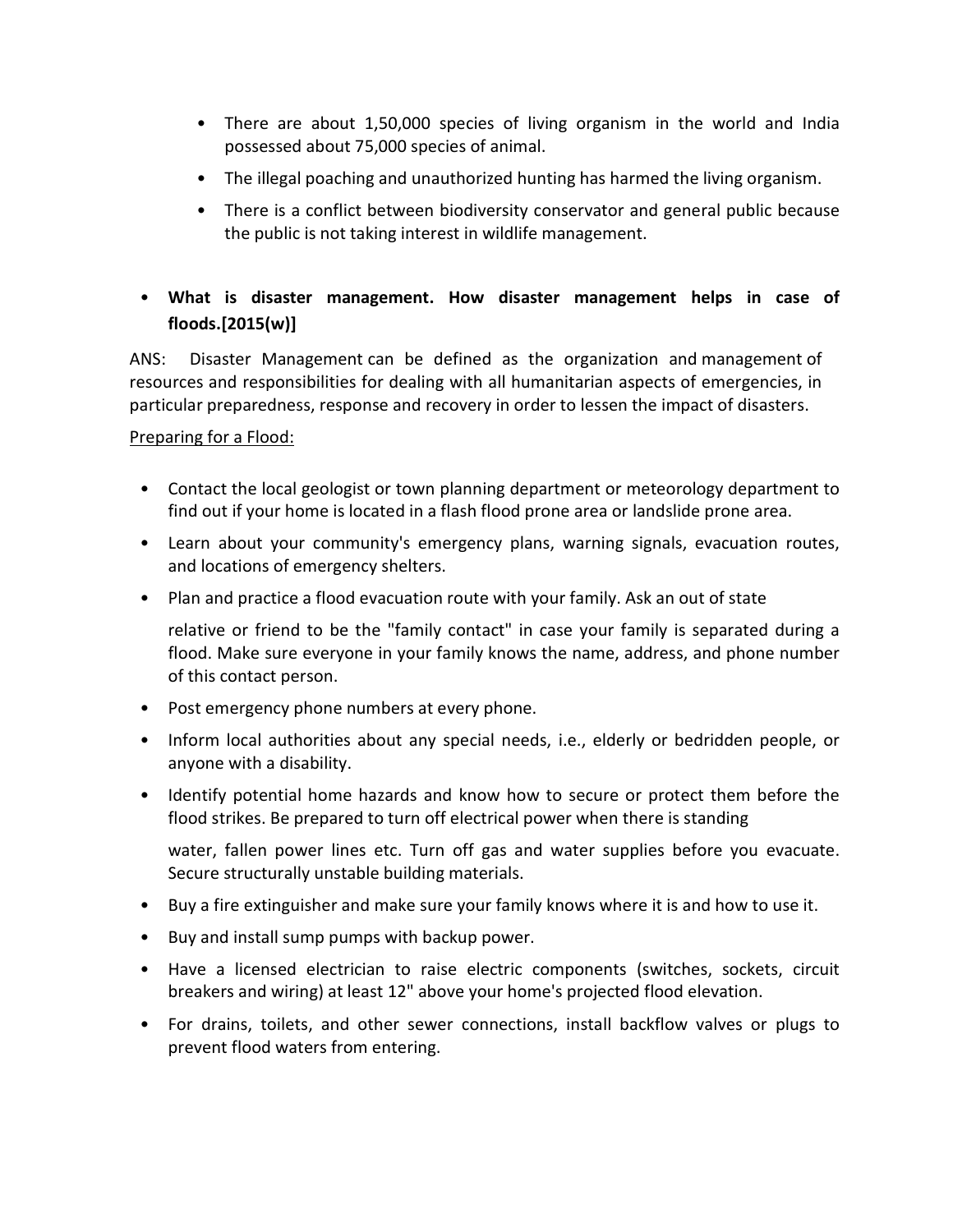# Preparing to Evacuate:

- Fill your vehicle's gas tank and make sure the emergency kit for your car is ready.
- If no vehicle is available, make arrangements with friends or family for transportation.
- Fill your clean water containers.
- Review your emergency plans and supplies, checking to see if any items are missing.
- Tune in the radio or television for weather updates.
- Listen for disaster sirens and warning signals.

# Chapter-05

# Short type

# • Define thermal pollution. (S-16)

# Ans:-

The discharge of warm water into a river is usually called a **thermal pollution.**It occurs when an industry removes water from a source, uses the water for cooling purposes and then returns the heated water to its source.

# • What is secondary pollutants . [2015(W)]

Ans: secondary pollutants are the ones that are formed in the atmosphere through chemical and photochemical reactions from the primary pollutants.

Examples-Sulphuric acid ,Nitrogen dioxide, ozone etc.

# • What is sound power level. [2015(W)]

 Ans: The total sound energy emitted by a source. per unit time is the sound power or sound power level.. All share as level the same unit of measure: the decibel (dB).

# • What is environmental pollution. [2015(w)]

 Ans: Environmental pollution is the introduction of contaminants into the natural environment that causes adverse change. Pollution can take place the form of chemical substances or energy, such as noise, heat or light.

# Medium type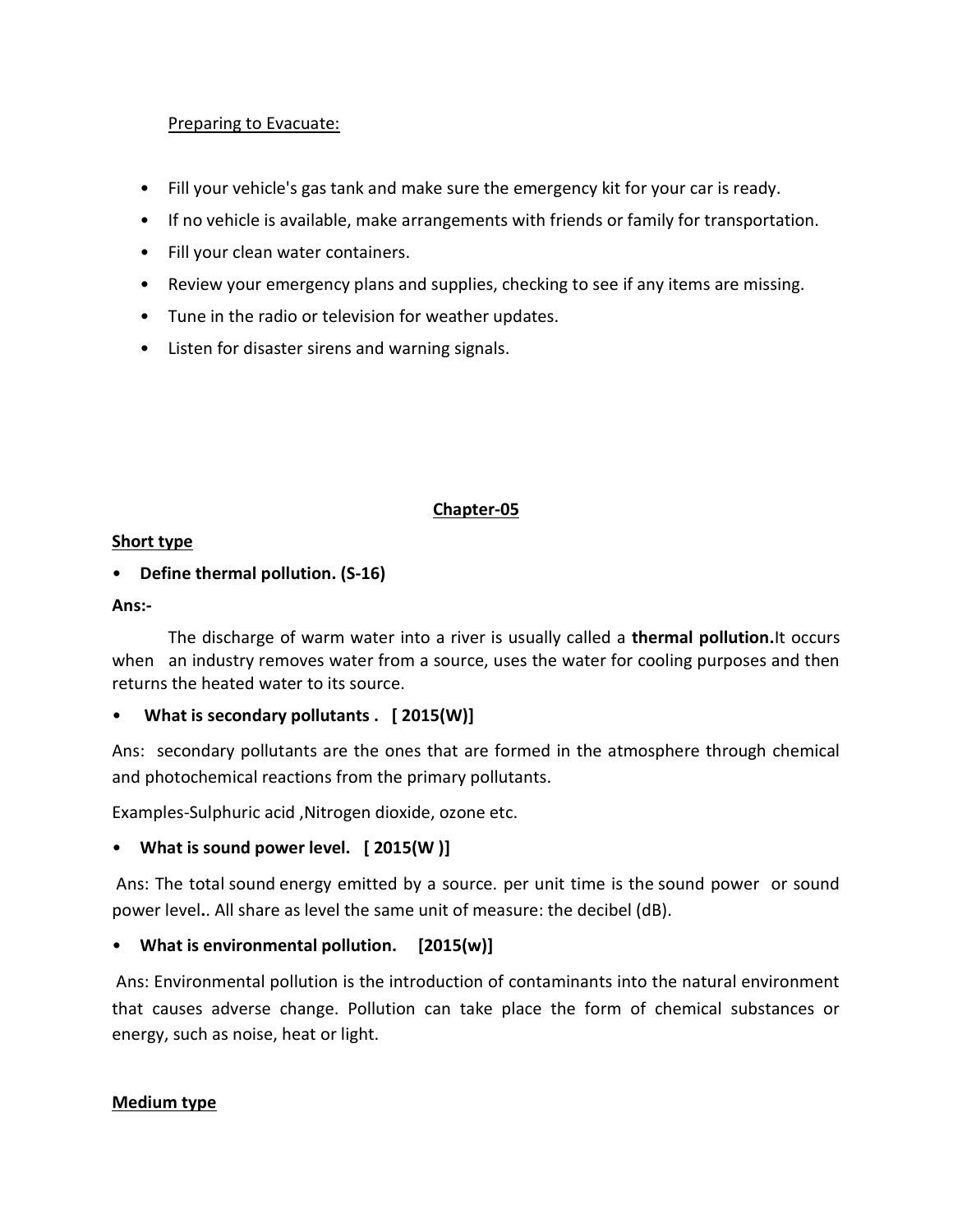# • Write the various approaches to control soil pollution. (S-16)

There are many factors which control the soil pollution :-

- Limited use of fertilizers and pesticides.
- The grazing must be controlled and forest management should be done properly.
- The aforestation and reforestation must be done.
- In area of wind erosion wind breaks and shield must be used.
- The soil binding grass must be planted and larger trees must be placed along the banks.
- The industrial waste must be dumped in the low lying areas.
- The mining way must be improved along with their transportation.
- The area must not be left barren and dry.

# • Write the case study of Chernobyl nuclear hazard. (S-16)

- The Chernobyl accident in 1986 was the result of a flawed reactor design that was operated with inadequately trained personnel.
- The resulting steam explosion and fires released at least 5% of the radioactive reactor core into the atmosphere and downwind – some 5200 PBq (I-131 eq).
- Two Chernobyl plant workers died on the night of the accident, and a further 28 people died within a few weeks as a result of acute radiation poisoning.
- UNSCEAR says that apart from increased thyroid cancers, "there is no evidence of a major public health impact attributable to radiation exposure 20 years after the accident."
- Resettlement of areas from which people were relocated is ongoing. In 2011 Chernobyl was officially declared a tourist attraction.

# Long type

# • Explain the methods of disposal of solid waste. (S-16)

Ans:- Methods of Solid waste disposal are :

- Open burning
- Dumping into the sea
- Sanitary Landfills
- Incineration
- Composting
- Ploughing in fields
- Hog feeding
- Grinding and discharging into sewers
- Salvaging
- Fermentation and biological digestion

 Disposal of solid waste is done most commonly through a sanitary landfill or through incineration.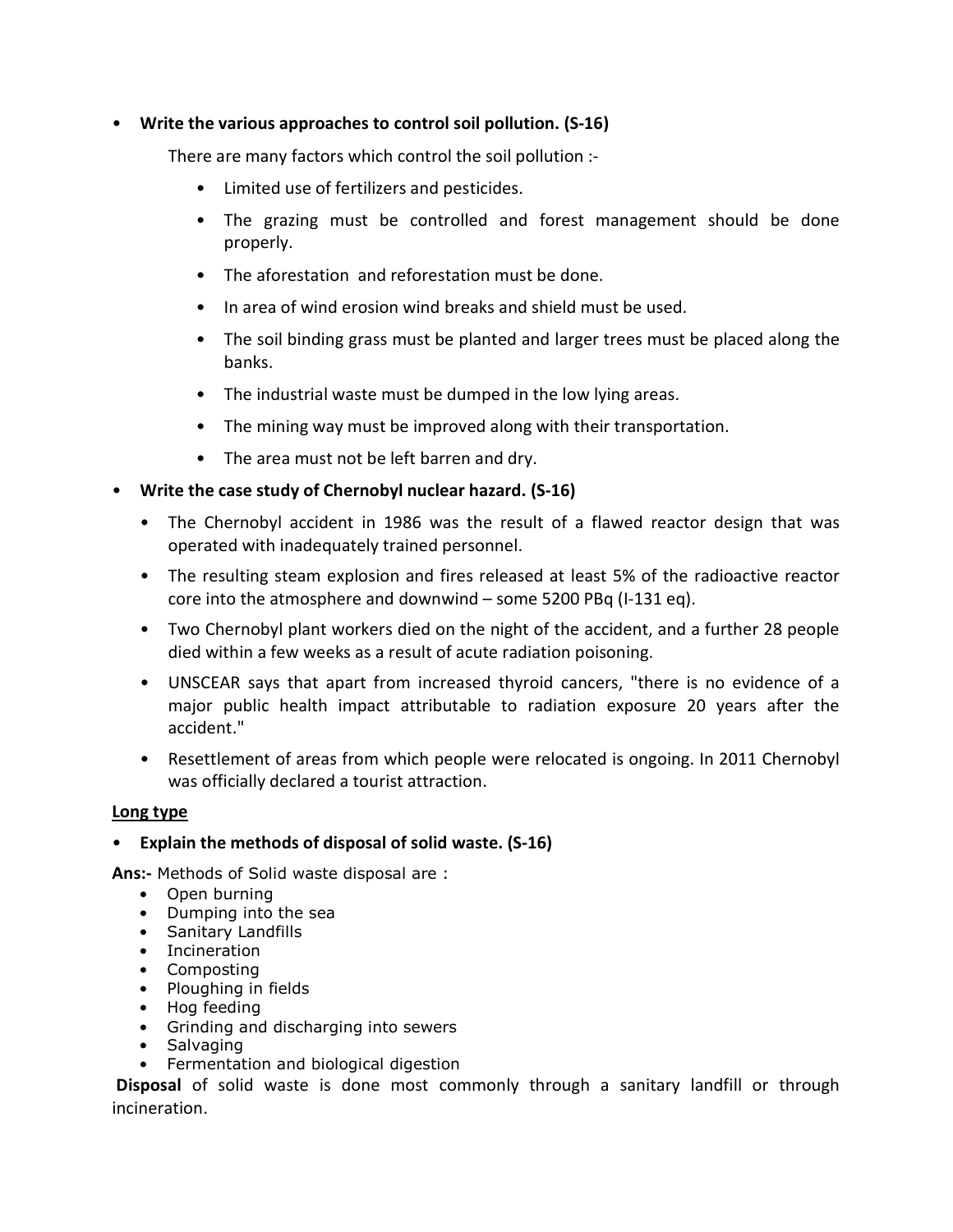A modern sanitary landfill is a depression in an impermeable soil layer that is lined with an impermeable membrane. The three key characteristics of a municipal sanitary landfill that distinguish it from an open dump are:

• Solid waste is placed in a suitably selected and prepared landfill site in a carefully prescribed manner.

- The waste material is spread out and compacted with appropriate heavy machinery.
- The waste is covered each day with a layer of compacted soil.
- Write the role of an individual in prevention of pollution. (S-16)
	- Develop respect or reverence for all forms of life.
	- Try to plant trees wherever you can and more importantly take care of them. They reduce air pollution.
	- Reduce the use of wood and paper products wherever possible. Manufacturing paper leads to pollution and loss of forests which releases oxygen and takes up carbon dioxide. Try to recycle paper products and use recycled paper wherever possible.
	- From the mail you receive reuse as many envelopes that you can.
	- Do not buy furniture, doors, window frames made from tropical hardwoods such as teak and mahogany. These are forest based.
	- Help in restoring a degraded area near your home or join in an aforestation program.
	- Use pesticides in your home only when absolutely necessary and use them in as small amounts as necessary. Some insect species help to keep a check on the populations of pest species.
	- Advocate organic farming by asking your grocery store to stock vegetables and fruits grown by an organic method. This will automatically help to reduce the use of pesticides.
	- Reduce the use of fossil fuels by either walking up a short distance using a car pool, sharing a bike or using public transport. This reduces air pollution.
	- Don't use aerosol spray products and commercial room air fresheners. They damage

the ozone layer.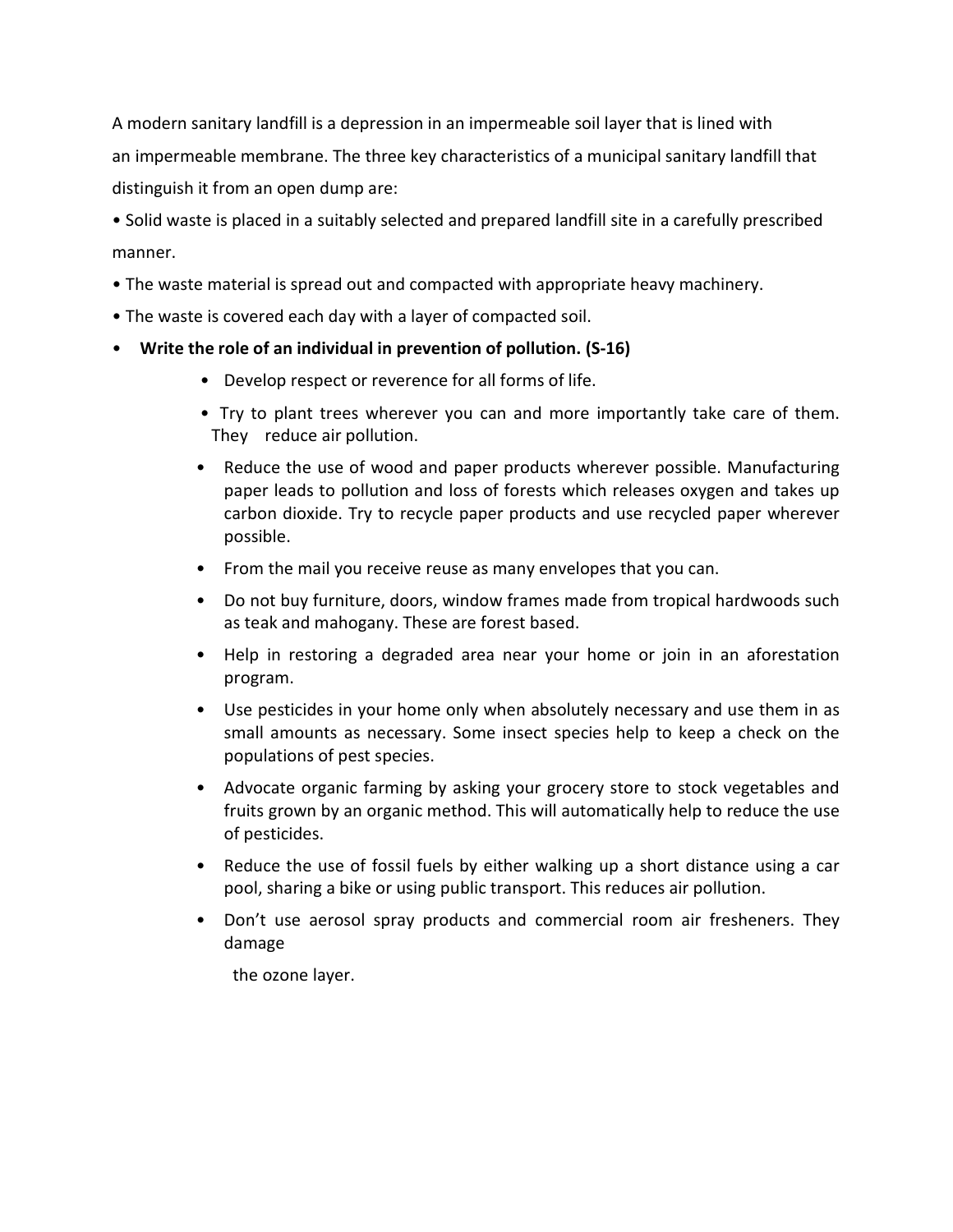#### • What are various types of pollutants. [ 2015(W )]

#### Ans:

#### (i)Soil Pollutants

Soil pollution is the pollution of the Earth's land surfaces. The most common types of soil pollutants are heavy metals such as cadmium, chromium, copper, zinc or mercury, pesticides or herbicides, organic chemicals, oils and tars, explosive or toxic gases, combustible or radioactive materials, biologically active compounds and asbestos. These types of pollutants can enter the soil through poor agricultural practices, mining or the improper or illegal dumping of household or industrial waste materials.

#### (ii)Air Pollutants

Air pollution is the pollution of the Earth's atmosphere. The air pollutants include ozone, particulate matter, carbon monoxide, nitrogen oxides, sulphur dioxide and lead. These and other air pollutants typically enter the atmosphere through industrial processes related to the generation of heat and power, incineration of solid wastes and transportation.

#### (iii)Water Pollutants

Water pollution is the pollution of the Earth's oceans and other water sources. The common types of water pollutants include mercury, nitrates, phosphorous and bacterial pollution. These and other types of pollutants enter the water supply through industrial waste runoff, sewage treatment plants, urban and agricultural runoff and the illegal dumping of solid waste.

#### (iv)Noise Pollutants

Noise pollution is a form of air pollution related specifically to the types of sound present in the atmosphere. The Environmental Protection Agency defines a noise pollutant as any sound that interferes with normal activities or disrupts or diminishes one's quality of life. Noise pollutants can be present in the home, school, work or the community at large. Different types of noise pollutants may include sounds generated by aircraft, trains, boats, automobile traffic, construction, industrial manufacturing, vehicle alarms or even loud music.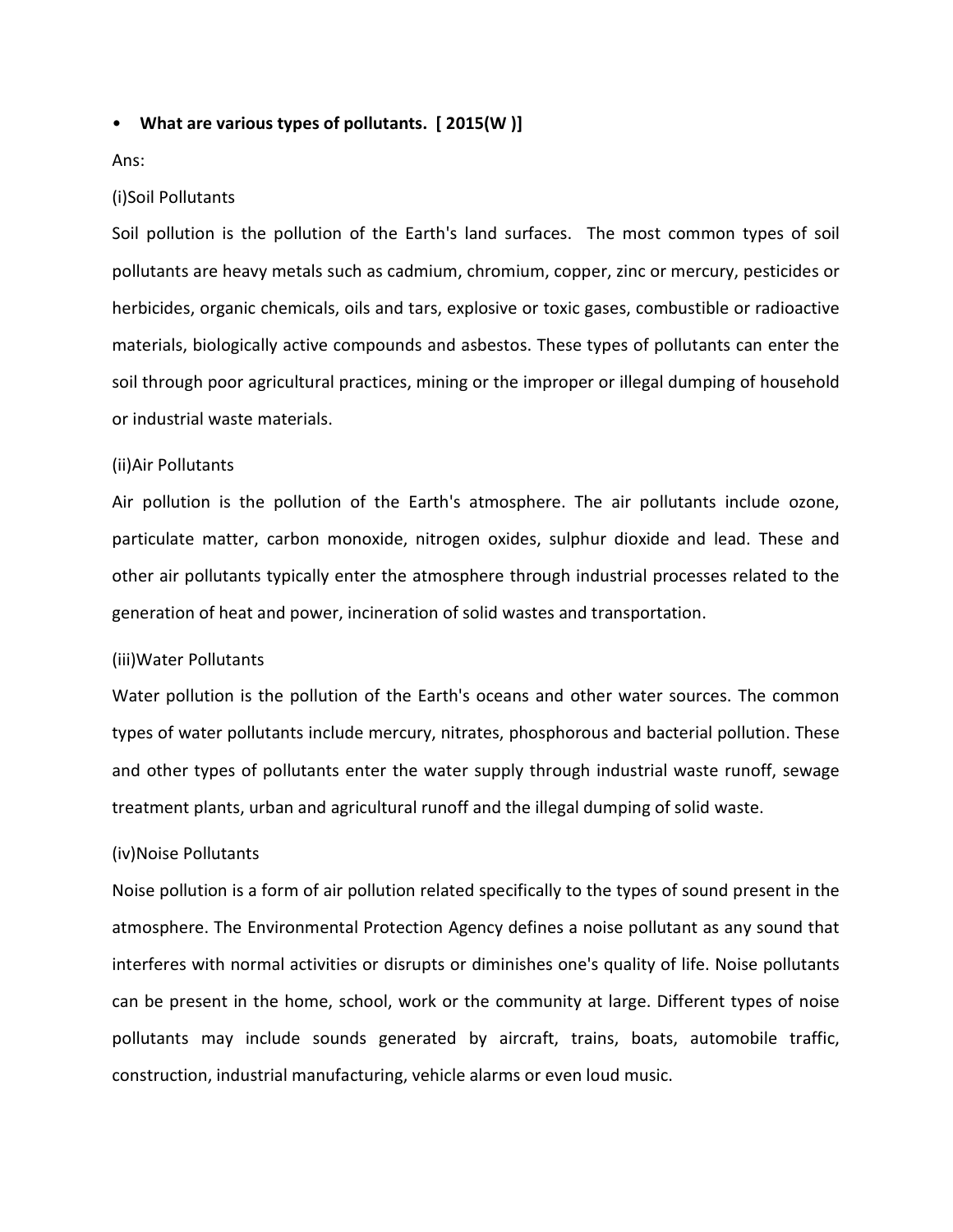# • Explain the drawbacks of nuclear power and environmental impacts.[2012(w),2015(w)]

Ans: The drawbacks of nuclear power and environmental impacts are as follows:

Misuse of nuclear technology:

The technology used for generating nuclear power can also be used to produce nuclear weapons. Left in the wrong hands, such as terrorist or extremist groups, nuclear technology could lay the foundations of global disaster.

• Radioactive waste:

Although gaseous exhausts from a nuclear reactor are environment-friendly, solid waste products generated in the same, which are radio-active, cause more long term problems than the waste material generated by conventional fuels. The radioactive by-products can pollute the environment beyond repair and cause diseases, such as cancer, in the human population .

**Tragic accidents:** 

Accidents in nuclear reactors are much more devastating than those in conventional energy plants. Despite being a much rarer occurrence, individual nuclear disasters are much more deadly than say fossil fuel disasters.

- High costs:
	- The construction cost of a nuclear reactor is high.
	- Long time line.
	- Building a nuclear power plant takes a no. of years.
	- Contamination perils.
	- Uranium mining operations can turn out to be hazardous for the health of miners as well as the surrounding population. If necessary safety precautions are not observed, radio-active contamination can spread, even to the next generation.

# Chapter-07

# Short type

• What are the modes of transmission HIV virus? (S-16)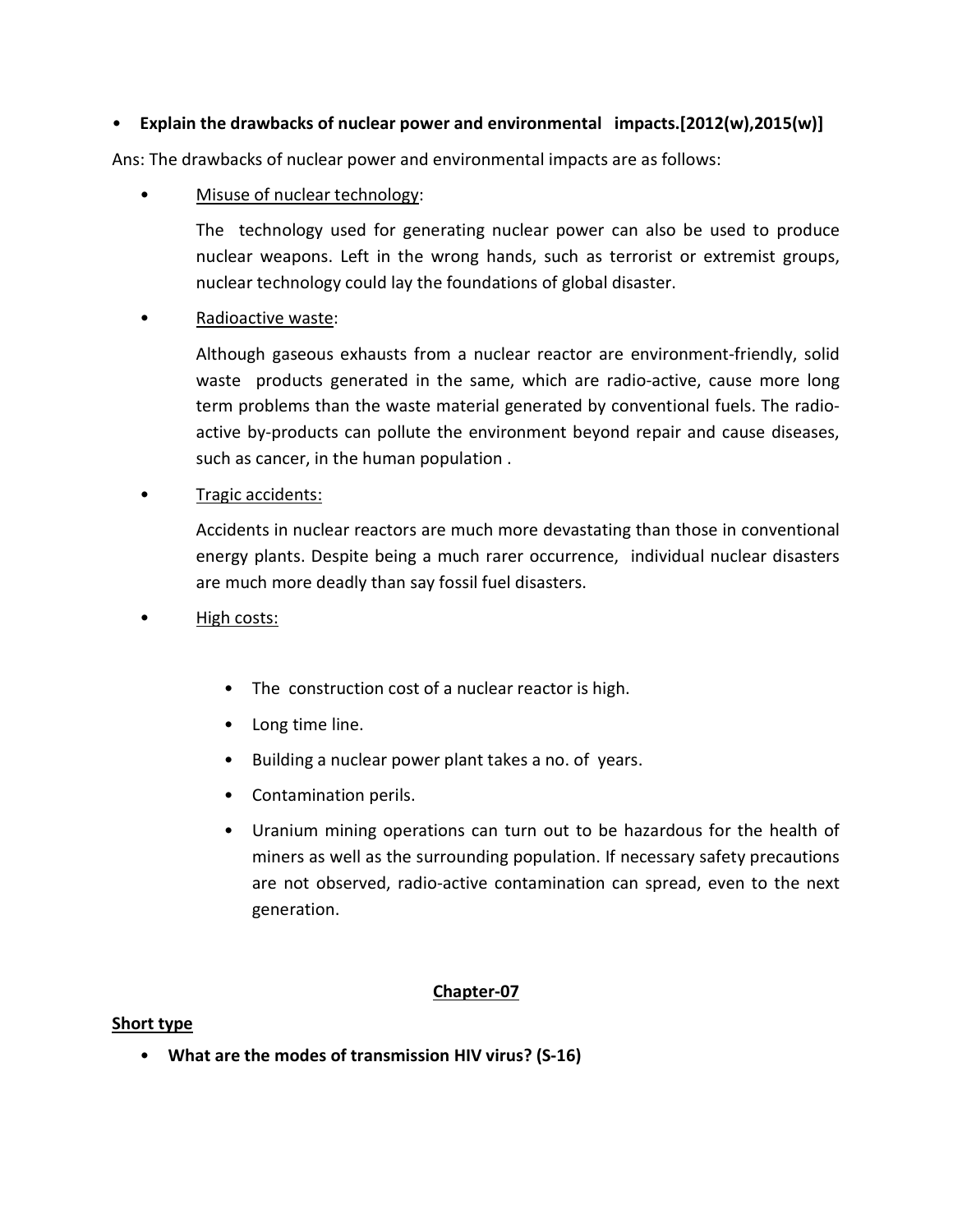Ans :- HIV remains in blood, sexual secretion and other body fluids of infected persons. The main modes of of transmission of HIV from person to other are by-

- sexual intercourse
- transmission through blood transfusion, blood product and contaminated equipments
- through infected mother to child.

# Long Type

# • What is population explosion. [ 2015(W )]

Ans:

Population explosion refers to the rapid and dramatic rise in world population that has occurred over the last few hundred years.

# Causes of Population explosion:

- Accelerating birth rate: Due to lack of awareness about the positive impact of using birthcontrol method, there has been a steady growth in birth rate.
- Decrease in infant mortality rate: An improvement in medical science and technology, wide usage of preventive drugs (vaccines), has reduced the infant mortality rate. There has been great improvement in medical and health-care facilities during the past few decades.
- Increase in life expectancy: Due to improved living conditions, better hygiene and sanitation habits, better nutrition, health education, etc. the average life expectancy of human population has improved significantly.

# Effect of Population explosion:

- Over-population
- Unemployment
- Poverty
- Illiteracy
- Poor Health
- Economy
- Pollution and Global warming
- What is the role of information technology in environment and human health. [2015(w)]